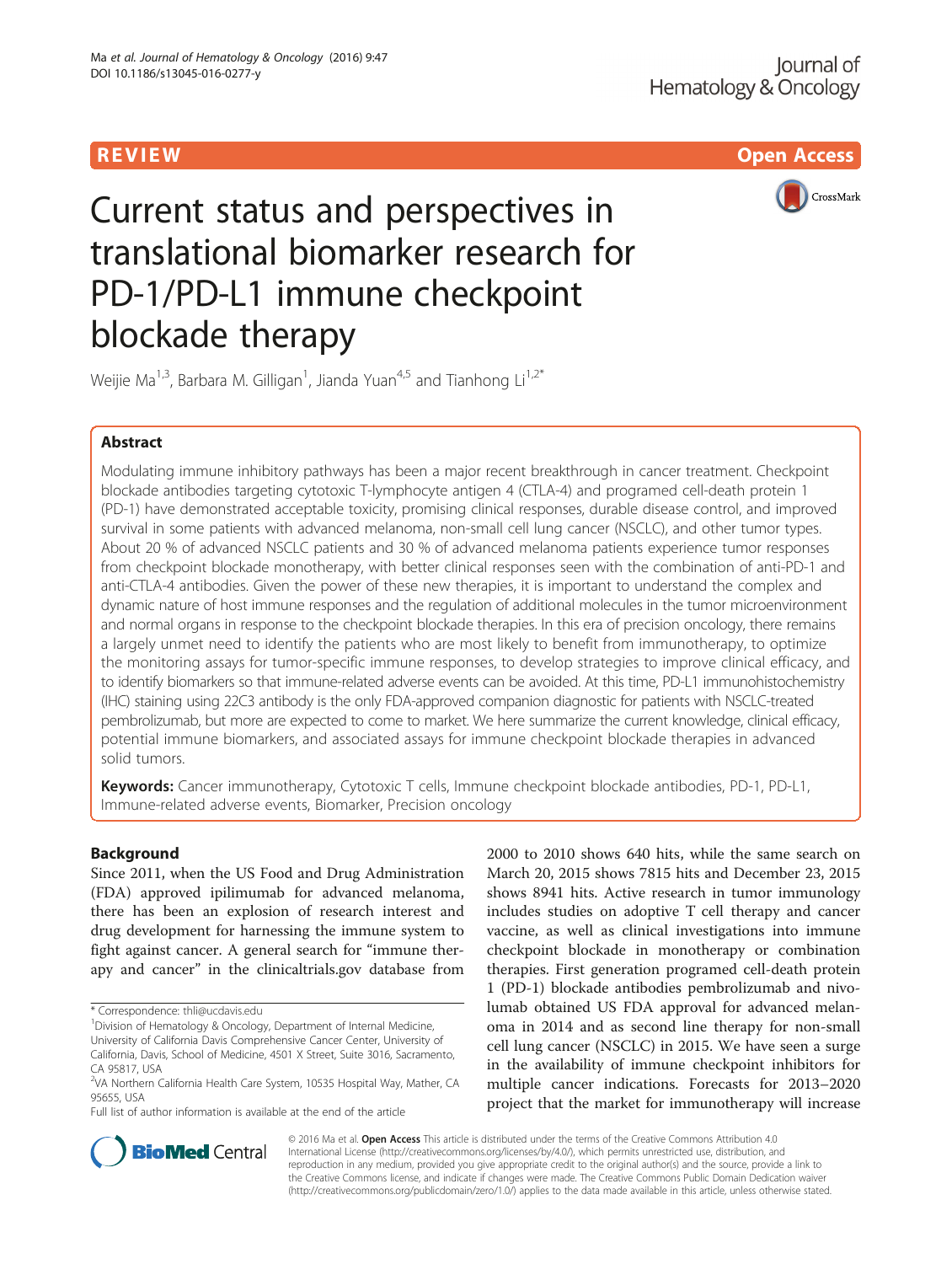from approximately \$1 billion (US dollars) in 2013 to in excess of \$7 billion in 2020 (corresponding to 33 % annual growth), across the seven major markets (USA, France, Germany, Italy, Spain, UK, and Japan) [\[1](#page-16-0)].

Unlike chemotherapy and molecularly targeted therapy, the checkpoint blockade immunotherapies result in durable clinical responses through the induction, activation, and expansion of tumor-specific cytotoxic T cells. Immune checkpoints play an essential role in maintaining self-tolerance and regulating the amplitude and duration of T cell responses. Two cytotoxic T cell immune checkpoint receptors (cytotoxic T-lymphocyte antigen 4 (CTLA-4) and PD-1) deliver inhibitory signals when bound to their respective ligands CD80/86 and programed cell-death ligand 1 (PD-L1)/2. Immunotherapies with checkpoint blockade antibodies that block CTLA-4 and PD-1 (or its ligand PD-L1) can restore and augment cytotoxic T cell responses against chemotherapy-refractory tumors, leading to durable responses and prolonged overall survival with tolerable toxicity. In the lymphatic tissues, anti-CTLA-4 antibody induces non-tumor-specific immune activation that is largely de novo induction of new responses. In tumor microenvironment, anti-PD-1/ PD-L1 antibody targets tumor-induced immune defects and repairing ongoing tumor immunity. In addition to these anti-CTLA-4 and anti-PD-1/PD-L1 antibodies, drugs targeting other immune checkpoints and/or costimulatory ligand-receptor inhibitors, such as lymphocyte activation gene 3 protein (LAG3) and T cell immunoglobulin and mucin-domain containing protein 3 (TIM-3), are currently being explored in many tumor types and will be discussed further in the "Principles of cancer immunotherapy" section.

Given the distinct and novel mechanisms of action of immunotherapy on effector immune cells, rather than tumor cells, there are emerging tumor response patterns that are not accurately assessed by Response Evaluation Criteria in Solid Tumors (RECIST). In 2009, a guideline for immune-related response criteria (irRC) was proposed for patients with advanced melanoma receiving ipilimumab [[2\]](#page-16-0). This guideline has been used to evaluate the tumor response for ongoing immune checkpoint blockade therapies [[3\]](#page-16-0). When assessed appropriately, approximately 20 % of advanced NSCLC patients and 30–40 % of advanced melanoma patients have objective tumor responses to PD-1 blockade monotherapy. The combination of anti-PD-1 and anti-CTLA-4 antibodies increased the clinical response in advanced melanoma patients with a recent FDA approval [\[4\]](#page-16-0). In an attempt to increase the therapeutic, in checkpoint inhibitors, a companion diagnostic of PD-L1 immunohistochemistry (IHC) had been approved by the US FDA for selecting NSCLC patients treated with pembrolizumab. Interestingly, overall tumor responses, progression-free survival

(PFS) and overall survival (OS) were not consistently associated with PD-L1 expression in the patients receiving immune checkpoint inhibitors [\[5\]](#page-16-0). In this age of personalized medicine, finding and validating better immune biomarkers will enable us to select patients for cancer immunotherapies. It will also lead to a better understanding of the unique mechanisms of tumor response and resistance, to allow for the development of strategies to improve clinical efficacy, and to lead to better evaluation of response and monitoring assays for host immune function. Validating potential immune biomarkers will enable us to better select patients for cancer immunotherapies and to avoid immune-related adverse effects (irAEs). Many excellent review articles on cancer biomarkers and immune checkpoint inhibitors have been recently published [\[6](#page-16-0)–[12\]](#page-16-0). In this review, we will focus on the current knowledge, clinical efficacy, available monitoring assays, and emerging novel technologies for identifying translational biomarkers for immune checkpoint blockade immunotherapies in advanced solid tumors.

### Principles of cancer immunotherapy

Clinically apparent cancer can be thought of as a host's inability to eliminate transformed cells. Cancer immunotherapy refers to a diverse range of therapeutic approaches that harness the immune system to induce or restore the capacity of cytotoxic T cells, and other immune effector cells, and to recognize and eliminate cancer [\[13](#page-16-0), [14\]](#page-16-0). The field of cancer immunotherapy is undergoing a renaissance due to a greater understanding of the immune system and immunosurveillance. The immune system protects the host against tumor development but also promotes tumor growth by selecting for tumors of lower immunogenicity. This dual effect of the immune system on developing tumors creates a dynamic process termed cancer immunoediting, which is comprised of three phases: elimination, equilibrium, and escape [\[15](#page-16-0)]. Cancer cells are immunogenic through the generation of tumor-specific mutant antigens (TSMA, neoantigens) from somatic gene structural and/or epigenetic alterations [[16\]](#page-16-0). During the elimination phase, immune effector cells (mainly T and natural killer (NK) lymphocytes) are activated by the inflammatory cytokines released by the growing tumor cells, macrophages, and stromal cells surrounding the tumor cells. The recruited tumor-infiltrating NK cells and macrophages produce interleukin 2 (IL-2), interleukin 12 (IL-12), and interferon gamma (IFNγ), which kill tumor cells by cytotoxic mechanisms such as perforin, tumor necrosis factors (TNF)-related apoptosis-inducing ligands (TRAILs), and reactive oxygen species. Due to heterogeneity, tumor cells with a less immunogenic phenotype are able to escape this elimination phase (i.e., immunosurveillance) and expand during the *equilibrium phase*.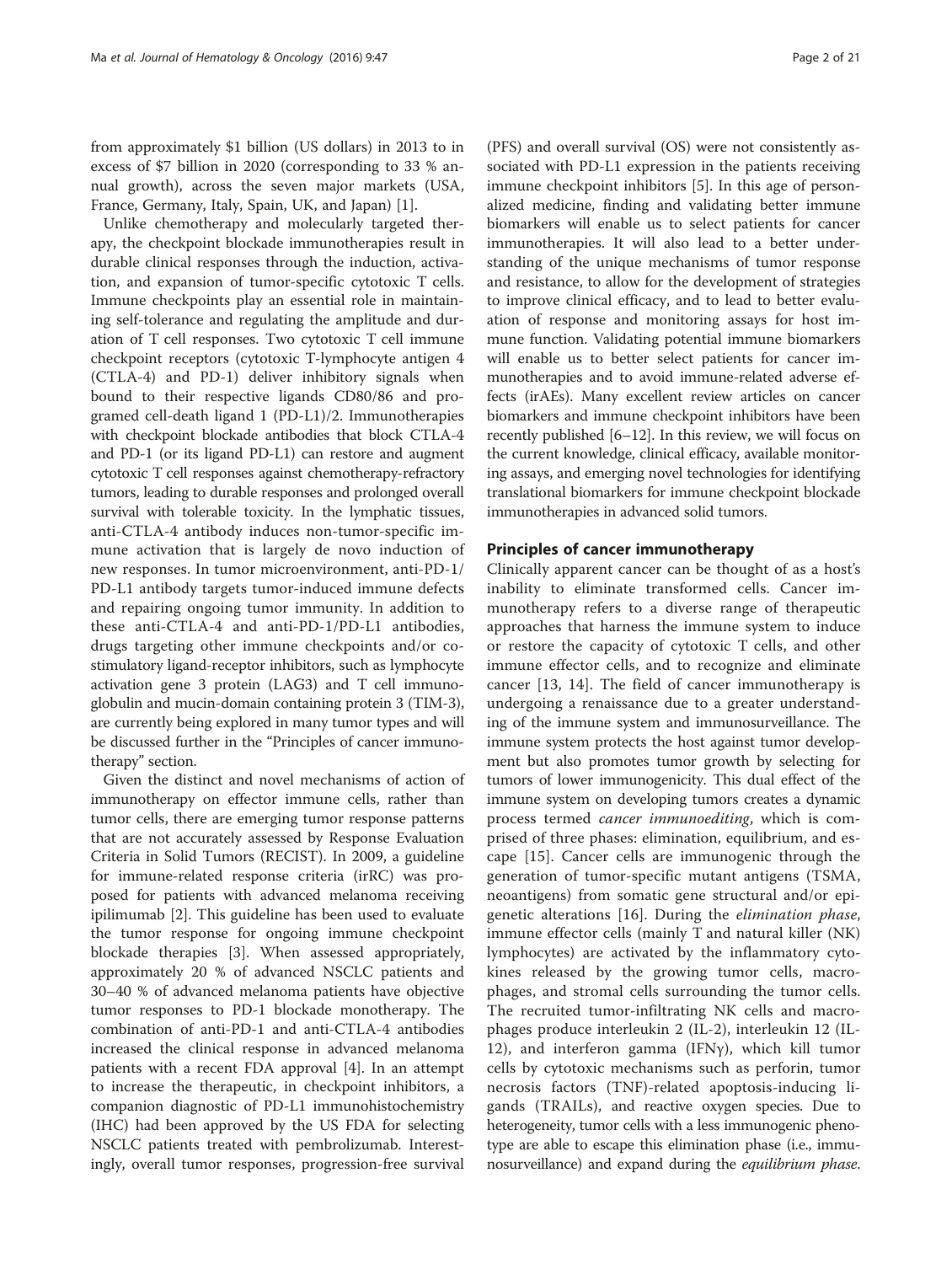The equilibrium phase may occur over a period of many years when, under Darwinian selection, new tumor cell variants emerge with mutations that further increase overall resistance to immune attack. During the escape phase, tumor cell variants breach the host's immune defenses conferring further resistance to immune detection [[17](#page-16-0)].

Major mechanisms for escape include defective antigen presentation, tumor-induced inhibitory checkpoint pathways against effector T cell activity, infiltrating immunosuppressive immune cells including regulatory T cells (Treg) and myeloid-derived suppressor cells (MDSCs), and secretion of immunosuppressive cytokines (transforming growth factor beta (TGF-β), IL-6, vascular endothelial growth factor (VEGF)) [[7](#page-16-0), [18](#page-17-0), [19](#page-17-0)]. Full activation of T and NK lymphocytes requires the coordinated participation of several surface receptors that meet their cognate ligands through structured transient cell-to-cell interactions known as immune synapses. Current PD-1/PD-L1 blockade therapies aim to boost the patient's effector T cells to specifically recognize and kill cancer cells. Table [1](#page-3-0) summarizes the current list of major immune checkpoint inhibitors that have obtained FDA approval or are in the late phases of clinical development.

Immune checkpoints normally maintain self-tolerance, regulate the amplitude and duration of T cell responses, and prevent tissue damage. PD-1 and PD-L1 immune checkpoint blockade can restore the function of exhausted CD8 T cells in chronic viral infection, augmenting the existing tumor-specific immunity [\[20](#page-17-0), [21\]](#page-17-0). Nevertheless, immune checkpoint inhibitors can override immune selftolerance, inducing a unique syndrome of autoimmune and autoinflammatory side effects (i.e., irAEs) [\[22\]](#page-17-0). Many of these irAEs resemble autoimmune diseases, such as autoinflammatory rheumatic disease, dermatologic disease, colitis, hepatitis, and endocrinopathies [[23](#page-17-0)]. Therefore, almost all immunotherapy clinical trials have excluded individuals with preexisting autoimmune diseases, although a recent study demonstrates that the use of ipilimumab in cancer patients with autoimmune diseases is safe and effective [\[24\]](#page-17-0). However, a recent study showed the safety and efficacy of using anti-CTLA-4 antibody in patients with autoimmune disease [\[24\]](#page-17-0). Early detection and effective management of these irAEs are pivotal for a favorable clinical outcome. Theoretically, cytotoxic T cells against tumors and normal organs are different subclones that may not need to be activated in parallel. Further studies are warranted to specifically enhance tumor-specific cytotoxic T cell response and avoid unnecessary T cell response to normal tissues.

# Biology and mechanisms of PD-1 and PD-L1 molecules

PD-1 (CD279) is expressed on many cell types including T cells, B cells, natural killer T cells, activated monocytes, and dendritic cells (DCs) in humans and mice [[25](#page-17-0)]. In normal human lymphoid tissues, PD-1 is detected on germinal center-associated T cells [\[26\]](#page-17-0). PD-1 binds to the ligand PD-L1 (B7-H1, CD274) or PD-L2 (B7-DC, CD272). PD-L1 is typically expressed on the surface of tumor cells [[27](#page-17-0)]. PD-L1 is also constitutively expressed on other cell types such as T and B cells, DCs, macrophages, mesenchymal stem cells, and bone marrow-derived mast cells [[28](#page-17-0)]. Cell surface expression of PD-L1 can be upregulated on both tumor cells and other cell types after treatment with type I or type II interferons (IFNs) [\[29, 30\]](#page-17-0), radiation [[31](#page-17-0)–[33\]](#page-17-0), or chemotherapy [[34](#page-17-0)–[38\]](#page-17-0). Additionally, radiotherapy may induce direct tumor-cell killing and multiple immunomodulatory changes that can potentially influence the effectiveness of immunotherapy [[31](#page-17-0)–[33\]](#page-17-0).

Engagement of PD-1 by its ligands, either PD-L1 or PD-L2, induces a negative control signal resulting in the inhibition of T cell proliferation, cytokine production, and cytotoxic activity. PD-L1 can provide inhibitory signals to activated T cells through interactions with the surface receptor PD-1 or CD80 [[25, 39\]](#page-17-0). These signals enable PD-L1-expressing tumor cells to evade immune detection by NK cells or T cells [[40](#page-17-0)–[42\]](#page-17-0). PD-L2 is encoded by PDCD1LG2, which is essential for T cell proliferation and IFN production. PD-L2 can stimulate PD-1 receptor signaling, resulting in "T cell exhaustion," a temporary inhibition of activation and proliferation that can be reversed by the removal of PD-1 signal [\[25](#page-17-0)].

Upregulation of PD-L1 on different tumor types inhibits the local antitumor T cell response. Figure [1](#page-4-0) illustrates the expression and complex interaction of key molecules and co-stimulatory ligand receptors between tumor and immune cells in tumor microenvironment (TME), and the two potential mechanisms proposed to understand the biology and function of PD-L1 on tumor cells [\[43\]](#page-17-0). While constitutive oncogenic signals (such as protein kinase B (AKT), epidermal growth factor receptor (EGFR), KRAS pathways) upregulate PD-L1 expression on tumors as innate (tumor cell intrinsic) resistance (Fig. [1,](#page-4-0) left) [\[44](#page-17-0)–[48](#page-17-0)], inflammatory signals generate cytokine-induced PD-L1 expression on either tumor cells or immune cells (myeloid suppressor cells, dendritic cell, macrophage, and lymphocytes) in the tumor microenvironment as adaptive resistance (Fig. [1](#page-4-0), right) [\[49, 50\]](#page-17-0). Preclinical studies have demonstrated that blocking the PD-L1/PD-1 interaction increases the numbers of effector T cells, augments cytolytic activity of tumor-specific T cells, enhances the production of pro-inflammatory cytokines, brings effector T cells to the tumor sites, reduces numbers and suppression of Tregs at the tumor site, and downregulates the production of suppressive cytokines IL-10 [[51](#page-17-0)–[54](#page-17-0)]. Tumor-infiltrating T cells may also be functionally inert, due in part to the expression of PD-1 along with other inhibitory receptors [[27](#page-17-0), [55\]](#page-17-0). The hallmarks of the PD-1/PD-L1 blockage effect include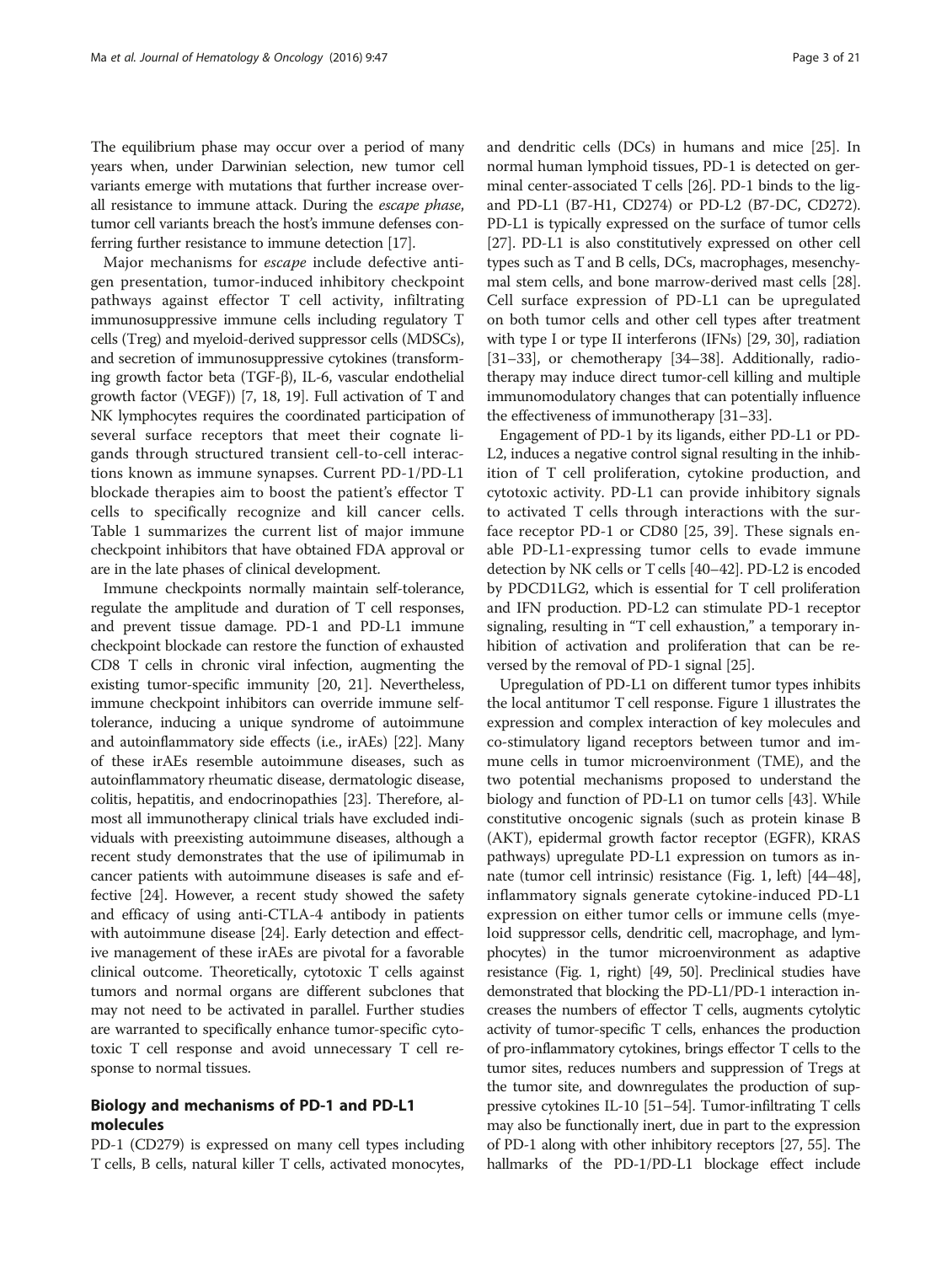<span id="page-3-0"></span>Table 1 Summary of clinical indication and ongoing evaluation of immune checkpoint inhibitors in major cancer types

| Target            | Drug                                                      | Class                             | Company                                                | Clinical indication and ongoing evaluation (status; approval date; trial<br>identifier; country)                                                                                                                                                                                                                                                                                                                                                                                                                                                                                                                                                                                                                                                                                                                                                        |
|-------------------|-----------------------------------------------------------|-----------------------------------|--------------------------------------------------------|---------------------------------------------------------------------------------------------------------------------------------------------------------------------------------------------------------------------------------------------------------------------------------------------------------------------------------------------------------------------------------------------------------------------------------------------------------------------------------------------------------------------------------------------------------------------------------------------------------------------------------------------------------------------------------------------------------------------------------------------------------------------------------------------------------------------------------------------------------|
| CTLA-4            | Ipilimumab (Yervoy®,<br>MDX-010, MDX-101)                 | Human<br>lgG1/kappa               | <b>Bristol-Myers</b><br>Squibb                         | Metastatic melanoma (US FDA approved on March 25, 2011); metastatic<br>NSCLC (phase I has been completed; NCT01165216; Japan; phase II<br>reported, NCT00527735, USA; phase III ongoing, NCT01285609; USA;<br>phase III ongoing NCT02279732; China)                                                                                                                                                                                                                                                                                                                                                                                                                                                                                                                                                                                                     |
|                   | Tremelimumab<br>(ticilimumab, CP-675206)                  | Human anti-<br>CTLA-4 IgG2<br>mab | MedImmune/<br>AstraZeneca                              | Metastatic melanoma (phase I has been completed; NCT01103635; USA;<br>phase II has been completed, NCT00471887, USA); advanced hepatocellular<br>carcinoma (phase II has been completed; NCT01008358; Spain); Metastatic<br>NSCLC (phase Ib has been reported, NCT02000947, USA; phase II has been<br>reported, NCT02179671, USA; first line, phase III MYSTIC ongoing;<br>NCT02453282; USA)                                                                                                                                                                                                                                                                                                                                                                                                                                                            |
| $PD-1$            | Nivolumab (Opdivo®,<br>ONO-4538, MDX-1106,<br>BMS-936558) | Human<br>lgG4/kappa               | <b>Bristol-Myers</b><br>Squibb; Ono<br>Pharmaceuticals | Metastatic melanoma (Japan approval on July 4, 2014; US FDA accelerated<br>approval on December 22, 2014; US FDA approval of nivolumab in<br>combination with ipilimumab for BRAF V600 wild-type tumor on<br>September 30, 2015); Squamous NSCLC (US FDA approval on March 4,<br>2015; European Commission on July 20, 2015); expands to non-squamous<br>NSCLC (US FDA approval on October 9, 2015); advanced (metastatic) renal<br>cell carcinoma (US FDA approval on November 23, 2015); classical Hodgkin<br>lymphoma that has relapsed or progressed after autologous hematopoietic<br>stem cell transplantation and post-transplantation brentuximab vedotin<br>(US FDA approval on May 17, 2016)                                                                                                                                                  |
|                   | Pembrolizumab (Keytruda®,<br>lambrolizumab, MK-3475)      | Humanized<br>lgG4                 | Merck & Co.                                            | Metastatic melanoma (USA accelerated approval on September 4, 2014 for<br>patients with disease progression after ipilimumab and, if BRAF V600<br>mutation positive, a BRAF inhibitor; US FDA expanded to initial treatment<br>on December 18, 2015); metastatic NSCLC whose tumors express PD-L1 as<br>determined by an FDA-approved test and who have disease progression<br>on or after platinum-containing chemotherapy (US FDA approval on<br>October 2, 2015)                                                                                                                                                                                                                                                                                                                                                                                     |
|                   | Pidilizumab<br>$(CT-011)$                                 | Humanized<br>lgG1                 | CureTech Ltd                                           | Diffuse large-B cell lymphoma (phase II has been completed; NCT00532259;<br>USA); metastatic melanoma (phase II has been completed; NCT01435369;<br>USA)                                                                                                                                                                                                                                                                                                                                                                                                                                                                                                                                                                                                                                                                                                |
|                   | AMP-514 (MEDI0680)                                        | Humanized<br>lgG4                 | MedImmune                                              | Advanced malignancies (phase II is currently recruiting participants;<br>NCT02013804; USA)                                                                                                                                                                                                                                                                                                                                                                                                                                                                                                                                                                                                                                                                                                                                                              |
|                   | AUNP-12                                                   | Peptide<br>antagonist             | Aurigene, Pierre<br>Fabre                              | Cancer (preclinical phase, Aurigene granted Pierre Fabre worldwide rights<br>to develop AUNP12 for cancer indications; announced on February 11,<br>2014; India)                                                                                                                                                                                                                                                                                                                                                                                                                                                                                                                                                                                                                                                                                        |
| PD-L1             | BMS936559<br>(MDX-1105)                                   | Human IgG4                        | <b>Bristol-Myers</b><br>Squibb                         | Advanced or recurrent solid tumors (phase II has been completed;<br>NCT00729664; USA)                                                                                                                                                                                                                                                                                                                                                                                                                                                                                                                                                                                                                                                                                                                                                                   |
|                   | Atezolizumab<br>(Tecentrig™, MPDL3280A, RG7446)           | Human IgG1                        | Roche &<br>Genentech                                   | Metastatic bladder cancer (phase III, US FDA granted breakthrough therapy<br>designation on May 31, 2014; priority review on March 14, 2016; accelerated<br>approval on May 18, 2016); metastatic NSCLC (phase III, US FDA grants<br>breakthrough therapy designation on February 1, 2015)                                                                                                                                                                                                                                                                                                                                                                                                                                                                                                                                                              |
|                   | Durvalumab<br>(MEDI4736)                                  | Humanized<br>lgG1                 | AstraZeneca                                            | Glioblastoma (phase II is currently recruiting participants; NCT02336165;<br>USA); metastatic squamous cell carcinoma of the head and neck (phase II is<br>currently recruiting participants; NCT02207530; USA); advanced or<br>metastatic NSCLC (phase III is currently recruiting participants;<br>NCT02352948; Global study); advanced colorectal cancer (phase II is<br>currently recruiting participants; NCT02227667; USA); metastatic NSCLC<br>(first line phase III MYSTIC is current recruiting participants; NCT02453282;<br>USA; first line phase III ARCTIC is current recruiting participants;<br>NCT02352948; Global); metastatic bladder cancer (US FDA granted<br>breakthrough therapy designation for PD-L1-positive tumors in patients<br>who progressed during or after one standard platinum-based regimen on<br>February 17, 2016) |
|                   | Avelumab<br>(MSB0010718C)                                 | Fully<br>humanized<br>lgG1        | Merck KGaA, EMD<br>Serono, Pfizer                      | Advanced solid tumors (phase I with consecutive parallel group expansion;<br>currently recruiting participants in multiple tumor types and settings;<br>NCT01772004; USA); metastatic NSCLC (phase III is currently recruiting<br>participants after failure of a platinum-based doublet; NCT02395172; and<br>first line versus platinum doublet; NCT02576574; USA)                                                                                                                                                                                                                                                                                                                                                                                                                                                                                     |
| PD-L <sub>2</sub> | AMP-224                                                   | PD-L2-IgG2a<br>fusion protein     | Amplimmune                                             | Advanced cancer (phase II has been completed; NCT01352884; USA)                                                                                                                                                                                                                                                                                                                                                                                                                                                                                                                                                                                                                                                                                                                                                                                         |

Last assessed information at ClinicalTrial.gov on December 28, 2015; updated FDA approvals on May 18, 2016. Italicized data highlights major cancer types in clinical evaluation

Abbreviations: CTLA-4 cytotoxic T-lymphocyte-associated protein 4, NSCLC non-small-cell lung cancer, PD1 programed cell-death protein 1, PDL1 programed cell-death ligand 1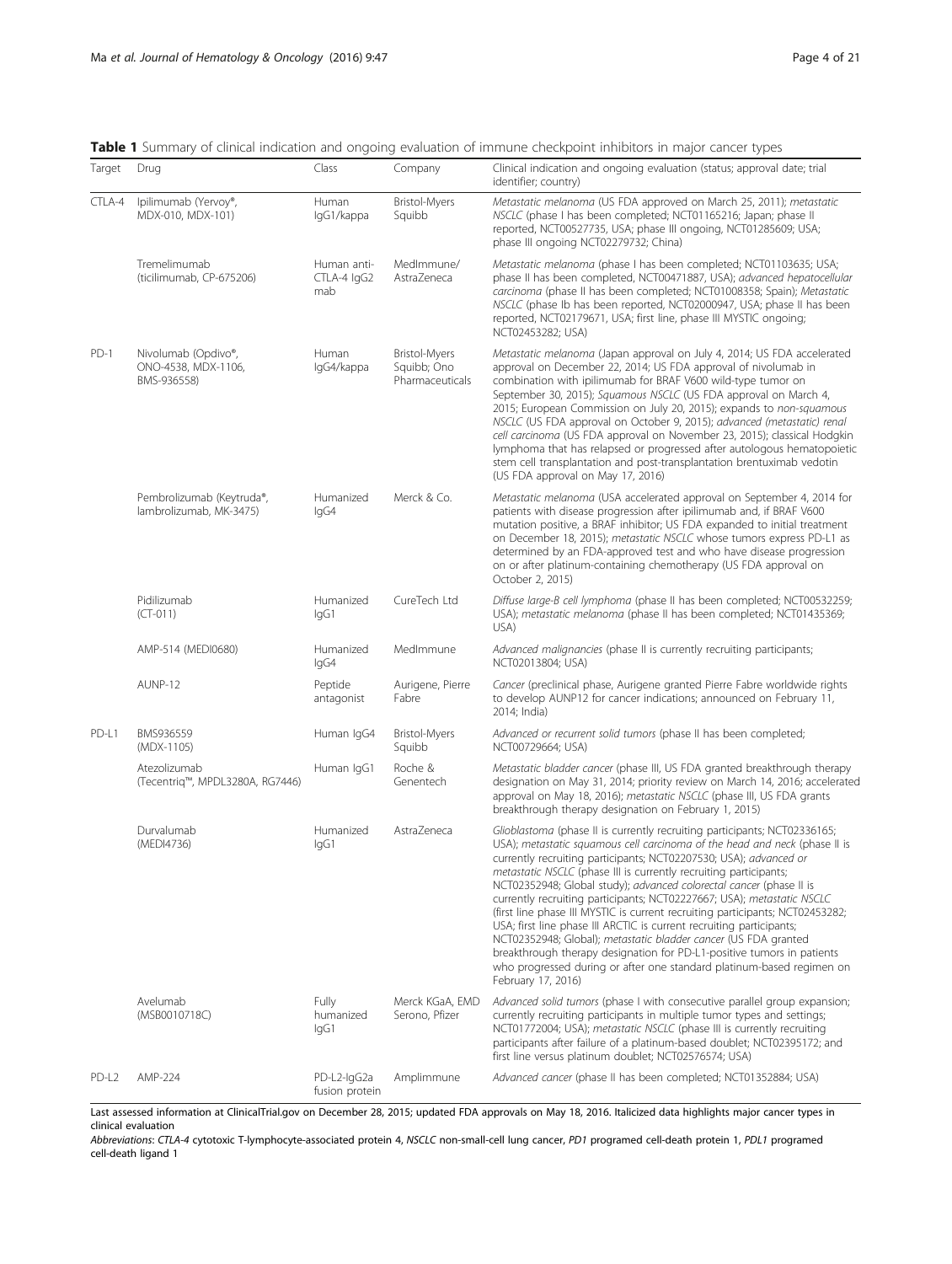<span id="page-4-0"></span>

surface receptors on effector T cells and antigen-presenting cells (APCs) or tumor cells. The main route of T cell stimulation is driven by antigens recognized in the form of short polypeptides associated with MHC antigen-presenting molecules. However, the functional outcome of T cell stimulation towards clonal expansion and effector function acquisition is contingent on the contact of additional surface receptor-ligand pairs and on the actions of cytokines in the tumor microenvironment. While some of those interactions are inhibitory (in red), others are activating and are collectively termed co-stimulatory (in green) receptors. Communication between T cells and APCs is bidirectional. In some cases, this occurs when ligands themselves signal to the APC. In other cases, activated T cells upregulate ligands, such as CD40L, that engage cognate receptors on APCs. Tumor cells can upregulate PD-L1 expression via either the constitutionally activated oncogenic signaling (left, innate/intrinsic immune resistance) or the immune modulator-induced signaling pathways (right, adaptive immune resistance). Abbreviations: APC antigen-presenting cells, DC dendritic cell, IL-2R IL-2 receptor, MDSCs myeloid-derived suppressor cells, Teff effector T cell, Treg regulatory T cells, IDO indoleamin 2,3-dioxygenase, TIM-3 T cell immunoglobulin domain and mucin domain, LAG lymphocyte-activation gene, BTLA B- and T-lymphocyte attenuator, HVEM herpes virus entry mediator, TIGIT T cell immunoreceptor with Ig and ITIM domains, GITR glucocorticoid-induced tumor necrosis factor receptor, ICOS inducible costimulators, CEACAM carcinoembryonic antigen-related cell adhesion molecule, TSMA tumor-specific mutant antigens, JNK, c-Jun N-terminal kinase, MEK/ERK, mitogen/extracellular signal regulated kinase, PI3K, phosphatidylinositol 3-kinase, STAT, signal transducer and activator of transcription, NFKB, nuclear factor kappa-light-chain-enhancer of activated B cells

immune modulation at tumor site, direct targeting of tumor-induced immune defects, and repairing ongoing tumor immunity. PD-1 deletion in mice can lead to autoimmunity, most notably when bred onto backgrounds of autoimmune-susceptible mouse strains [\[56, 57](#page-17-0)]. In multiple syngeneic mouse tumor models, blockade of PD-1 or its ligands promotes antitumor activity [[58](#page-17-0), [59](#page-17-0)]; anti-PD-1 activity in vivo can be enhanced by combination with antibodies to other T cell-negative regulators, such as CTLA-4 and LAG-3 [\[60](#page-17-0)–[62](#page-17-0)]. A recent study suggests that PD-L1 is an independent prognostic marker in melanoma, defining a tumor subset with distinct genetic and morphophenotypic features [[63](#page-18-0)].

# Clinical efficacy of PD-1/PD-L1 blockade therapies and PD-L1 expression

Nivolumab and pembrolizumab are the first generation PD-1 immune checkpoint blockade antibodies. Nivolumab inhibits the interaction between PD-1 and its ligands, PD-L1, and PD-L2 with similar  $IC_{50}$  values (2.52 and 2.59 nmol/L, respectively). Nivolumab enhances T cell reactivity in the presence of a T cell receptor stimulus at the low concentration  $(\sim 1.5 \text{ ng/mL})$  without nonspecific lymphocyte activation. Nivolumab also enhances the production of inflammatory cytokines in assays such as the human T cell/DC-mixed lymphocyte reaction (MLR) assays, and Staphylococcal enterotoxin B (SEB),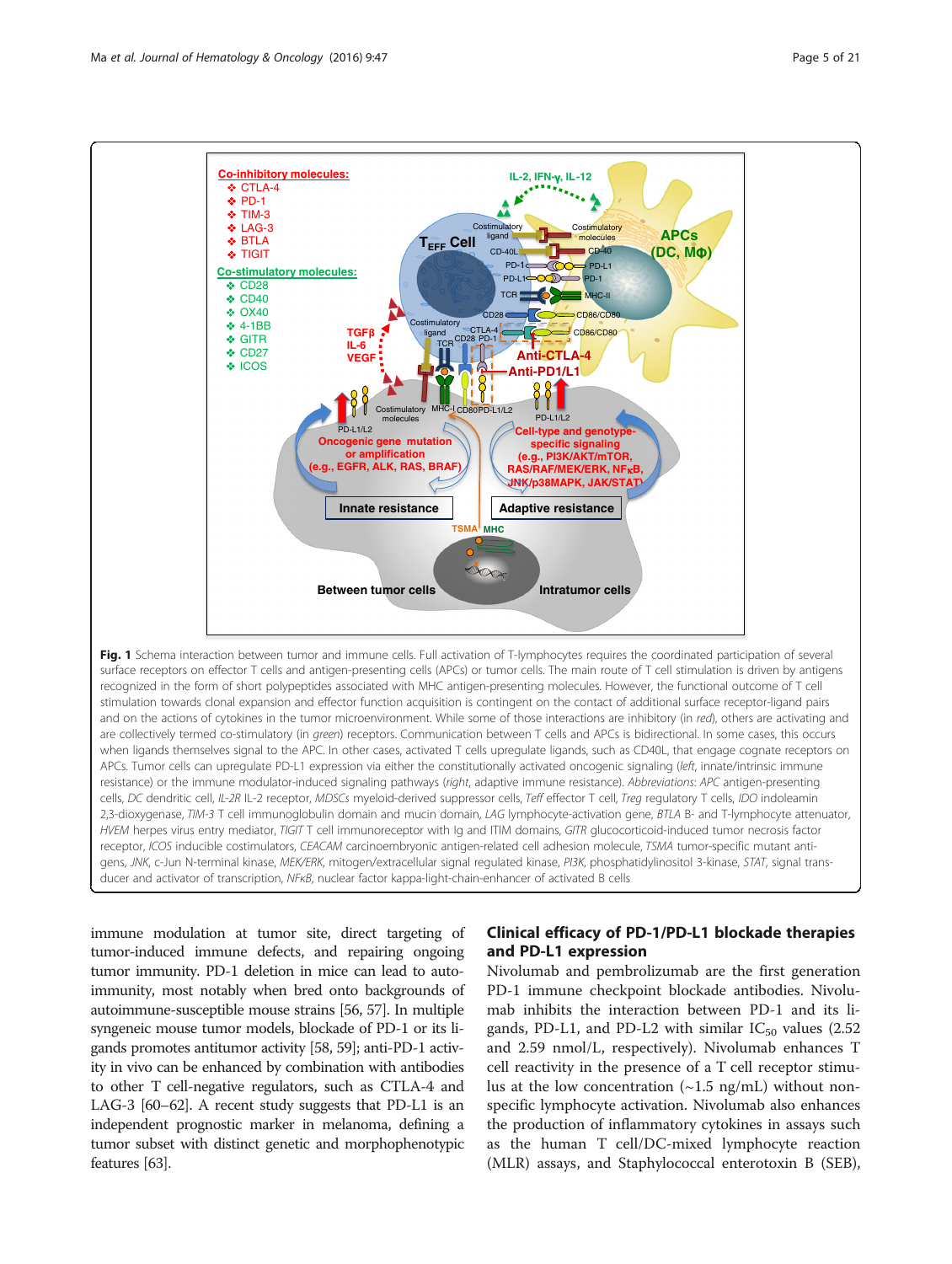and cytomegalovirus (CMV) recall response assays. In addition, nivolumab increases antigen-specific CD8<sup>+</sup> T cell responses in patients with melanoma [[64](#page-18-0)]. Nivolumab completely restored CD4+ T-responder cell proliferation and partially restored IFNγ production. Nivolumab also overcomes Treg suppression of CD8+ T cells by increasing resistance to Treg suppression and also by directly limiting suppressive capacity of Treg [\[65\]](#page-18-0). This was demonstrated in monkeys when increased numbers of CD8+ T-effector memory cells were detected in CMV-positive peripheral blood after repeated treatment at the highest dose of nivolumab for 3 months. Similarly, marked accumulation of  $CD8<sup>+</sup>$  effector memory T cells in lymphoid organs and tissues of PD-1-deficient mice has been described [\[66\]](#page-18-0).

Both nivolumab and pembrolizumab have shown significant survival benefit in some patients with advanced melanoma, NSCLC, and renal cell carcinomas in early clinical trials (Table [1](#page-3-0)). These agents were generally well tolerated, even in elderly patients with prolonged dosing. Lower tumor response rates have been observed in never smokers and patients with EGFR mutations or ALK rearrangements when compared to heavy smokers. Table [2](#page-6-0) summarizes this clinical efficacy data from four of the most studied PD-1 and PD-L1 inhibitors at various stages of clinical development. As only subsets of patients are benefiting from the PD-1/PD-L1 immune checkpoint blockade therapies, it is important to try to select for this population so that patients less likely to improve with therapy can be spared toxicities. An additional challenge is that response criteria used for standard therapy may not be applicable for immunotherapy. Unlike standard therapeutics in which tumor response is measured by a variety of radiographic and laboratory tests every 6–8 weeks, delayed tumor responses due to the time required for activation and function of effector T cells are frequently observed in cancer patients treated with immune checkpoint blockade therapies. In some patients, tumor regression persisted after discontinuation of PD-1 blockade therapy [\[67\]](#page-18-0). Evaluating responses appropriately and identifying patients who are most likely to respond are important aspects of immunotherapy that continue to be developed.

#### Biomarkers for PD-1/PD-L1 blockade therapies

Translational biomarker research is critical for the future of drug development for clinical immune checkpoint blockade therapy. Only one PD-L1 IHC has been approved as a companion diagnostic by the US FDA for patients with advanced NSCLC for pembrolizumab [\[68](#page-18-0)]. The challenges in developing immuno-oncology biomarkers for clinical use have been recognized by regulatory agencies and professional societies such as the Society for Immunotherapy of Cancer (SITC) [\[69\]](#page-18-0). Over the past several years, the SITC Immune Biomarkers Task force has provided the roadmap and regular updates on immune biomarker development

[[70](#page-18-0)–[72](#page-18-0)]. Immunological changes in peripheral blood and tumor could potentially reflect tumor response in patients and serve as immune biomarkers. The immune monitoring assays had been developed to evaluate these potential biomarkers before and after immune checkpoint blockade therapies and investigate their correlation with clinical outcome (Fig. [2\)](#page-11-0). These biomarkers could be classified into two groups: tumor-derived immune biomarkers and immune cell-derived biomarkers as discussed in the following sections. Table [3](#page-12-0) summarizes currently available quantitative biomarker assays for immune checkpoint inhibitors.

### Current immune monitoring assays IHC staining

PD-L1 is the best studied immuno-oncology biomarker to date. Currently, PD-L1 IHC using 22C3 antibody is the only FDA-approved companion diagnostic for selecting NSCLC patients for pembrolizumab [\[68\]](#page-18-0). Table [4](#page-13-0) summarizes the IHC assays used for PD-L1 expression using baseline archival tumor specimens in these clinical studies [[73](#page-18-0)]. There are many variables in these IHC assays. First, the time between sample collection and treatment with a PD-1 or PD-L1 inhibitor is not controlled. Second, tumor cells, immune cells, as well as stroma cells can express PD-L1 with considerably heterogeneity within the tumor microenvironment. Third, PD-L1 expression is induced by IFNγ during disease progression and treatment. Fourth, different PD-L1 antibodies were used for different immune checkpoint blockade clinical studies. Currently, there is no validated antibody for IHC staining for this class of immune checkpoint inhibitors—each sponsor uses different antibodies. Antibodies staining tumor cells or stroma cells may have different PD-L1 epitopes (Table [4\)](#page-13-0). An additional challenge is that none of the commercial PD-L1 IHC test has been validated in terms of clinical outcomes. Head-to-head comparisons among three different commercially available PD-L1 assays (Dako 22C3, Dako 28-8, and Ventana SP263 as the reference) using 500 formalin-fixed, paraffin-embedded archival samples of NSCLC tissue obtained from commercial sources found 91 to 95 % correlation, which is comparable to typical within assay agreement for IHC across the dynamic range at multiple cutoffs [[74\]](#page-18-0). A recent meta-analysis demonstrates that PD-L1 expression is significantly associated with clinical response to anti-PD-1/ PD-L1 antibodies in patients with malignant melanoma (MM) or non-squamous NSCLC. However, a proportion of PD-L1-negative patients also benefits from anti-PD-1 therapy in MM and squamous-NSCLC. Thus, expression of PD-L1 in tumor tissues cannot be used as a predictive biomarker of eligibility for treatment with anti-PD-1/PD-L1 antibodies. It may represent a correlation marker for non-squamous NSCLC and melanoma [[75](#page-18-0)].

The presence of tumor-infiltrating lymphocytes (TILs) at tumor microenvironment has been associated with an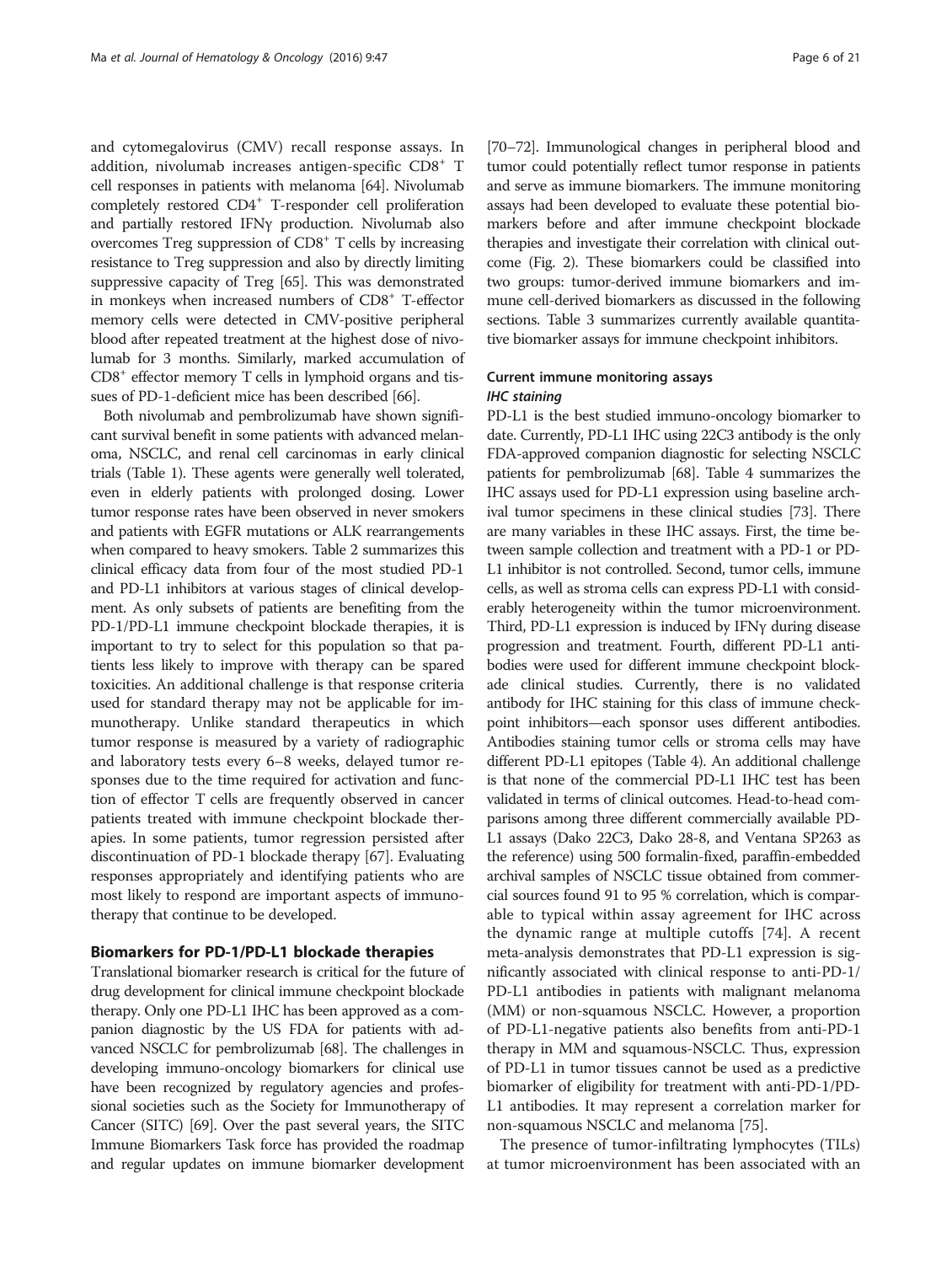| Agent     | Clinical trials<br>identifier  | Phase of<br>clinical trial (no. Pt) | Sample size                                                          | Patient population                                                                                                             | Biomarker                                                 | Regimen                                                                                                                                                                       | Tumor<br>responses<br>(ORR)                                         | Median<br>PFS<br>(months)                                         | <b>OS</b><br>(months;<br>median<br>unless<br>otherwise<br>specified) | Reference:<br>author<br>(year)      |  |
|-----------|--------------------------------|-------------------------------------|----------------------------------------------------------------------|--------------------------------------------------------------------------------------------------------------------------------|-----------------------------------------------------------|-------------------------------------------------------------------------------------------------------------------------------------------------------------------------------|---------------------------------------------------------------------|-------------------------------------------------------------------|----------------------------------------------------------------------|-------------------------------------|--|
| Nivolumab | NCT01642004<br>(CheckMate 017) | Phase III                           | 272 all: 135<br>nivolumab, 137                                       | Advanced squamous<br>NSCLC with disease                                                                                        | $PD-L1-$<br>positive<br>tumor cells                       | Nivolumab 3 mg/kg IV<br>every 2 weeks                                                                                                                                         | 20 %                                                                | 3.5                                                               | 9.2                                                                  | Brahmer<br>J(2015)                  |  |
|           |                                |                                     | docetaxel                                                            | progression during<br>or after first-line<br>chemotherapy                                                                      |                                                           | Docetaxel 75 mg/m <sup>2</sup> IV<br>every 3 weeks                                                                                                                            | 9 %                                                                 | 2.8                                                               | 6                                                                    | [125]                               |  |
|           | NCT01673867<br>(CheckMate 057) | Phase III                           | 582 all: 292<br>nivolumab, 290<br>Docetaxel                          | Advanced non-<br>squamous NSCLC                                                                                                | $PD-L1-$<br>positive                                      | Nivolumab 3 mg/kg IV<br>every 2 weeks                                                                                                                                         | 19 %                                                                | 2.3                                                               | 12.2                                                                 | Borghaei<br>H(2015)<br>$[126]$      |  |
|           |                                |                                     |                                                                      | after platinum-<br>based doublet<br>chemotherapy                                                                               | tumor cells                                               | Docetaxel 75 mg/m2 IV<br>every 3 weeks                                                                                                                                        | 12 %                                                                | 4.2                                                               | 9.4                                                                  |                                     |  |
|           | NCT01668784<br>(CheckMate 025) | Phase III                           | 821 all: 406<br>nivolumab, 397<br>Everolimus                         | Advanced clear-cell<br>renal-cell carcinoma<br>with one or two<br>regimens of anti-<br>angiogenic therapy                      | $PD-L1-$<br>positive<br>tumor cells                       | Nivolumab 3 mg/kg IV<br>every 2 weeks                                                                                                                                         | 25 %                                                                | 4.6                                                               | 25                                                                   | Motzer<br>RJ (2015)                 |  |
|           |                                |                                     |                                                                      |                                                                                                                                |                                                           | Everolimus 10 mg orally<br>daily                                                                                                                                              | 5 %                                                                 | 4.4                                                               | 19.6                                                                 | [127]                               |  |
|           | NCT01721746<br>(CheckMate 037) | Phase III                           | 631 all: 272<br>nivolumab,133<br>investigators<br>choice of<br>chemo | Unresectable or<br>metastatic melanoma positive<br>after ipilimumab or<br>ipilimumab and BRAF<br>inhibitor if BRAF<br>positive | $PD-L1-$<br>tumor cells                                   | Nivolumab 3 mg/kg IV<br>every 2 weeks                                                                                                                                         | 32 %                                                                | 4.7                                                               | <b>NA</b>                                                            | Weber<br>JS (2015)                  |  |
|           |                                |                                     |                                                                      |                                                                                                                                |                                                           | Chemo: either dacarbazine<br>1000 mg/m2 IV every 3<br>weeks or carboplatin<br>$AUC = 6$ plus paclitaxel<br>185 mg/m2 IV every<br>3 weeks                                      | 11 %                                                                | 4.2                                                               | <b>NA</b>                                                            | $[128]$                             |  |
|           | NCT01927419<br>(CheckMate 069) | Phase III                           | 142 all: 95<br>$nivolumab +$<br>ipilimumab, 47<br>ipilimumab         | Unresectable or<br>metastatic melanoma<br>treatment naïve with<br>measurable disease                                           | Tissue<br>available<br>for PD-L1<br>biomarker<br>analysis | Nivolumab 1 mg/kg IV<br>every 3 weeks × 4 doses<br>plus ipilimumab 3 mg/kg<br>IV every 3 weeks $\times$ 4<br>doses, then maintenance<br>nivolumab 3 mg/kg IV<br>every 2 weeks | <b>BRAF</b> wild<br>type: 61 %;<br><b>BRAF</b><br>mutation:<br>52 % | <b>BRAF</b> wild<br>type: NR;<br><b>BRAF</b><br>mutation:<br>8.5  | <b>NA</b>                                                            | Postow<br><b>MA</b><br>$(2015)$ [4] |  |
|           |                                |                                     |                                                                      |                                                                                                                                |                                                           | Same dose schedule with<br>nivolumab placebo in both<br>the combination and<br>maintenance phase                                                                              | <b>BRAF</b> wild<br>type: 11 %;<br><b>BRAF</b><br>mutation:<br>22 % | <b>BRAF</b> wild<br>type: 4.4;<br><b>BRAF</b><br>mutation:<br>2.7 | <b>NA</b>                                                            |                                     |  |
|           | NCT01721772<br>(CheckMate 066) | Phase III                           | 418 all: 210<br>nivolumab. 208<br>dacarbazine                        | Untreated metastatic<br>melanoma without<br><b>BRAF</b> mutation                                                               | Tissue<br>available<br>for PD-L1                          | Nivolumab 3 mg/kg IV<br>every 2 weeks plus<br>placebo every 3 weeks                                                                                                           | 40 %                                                                | 5.1                                                               | 1-year<br>OS:<br>72.9 %                                              | Robert<br>C(2015)<br>[129]          |  |
|           |                                |                                     |                                                                      | biomarker<br>analysis                                                                                                          | Dacarbazine 1000<br>mg/m2 IV every 3                      | 13.9 %                                                                                                                                                                        | 2.2                                                                 | 1-year<br>OS:<br>42.1 %                                           |                                                                      |                                     |  |

# <span id="page-6-0"></span>**Table 2** Summary of reported clinical efficacy of PD-1/PD-L1 inhibitors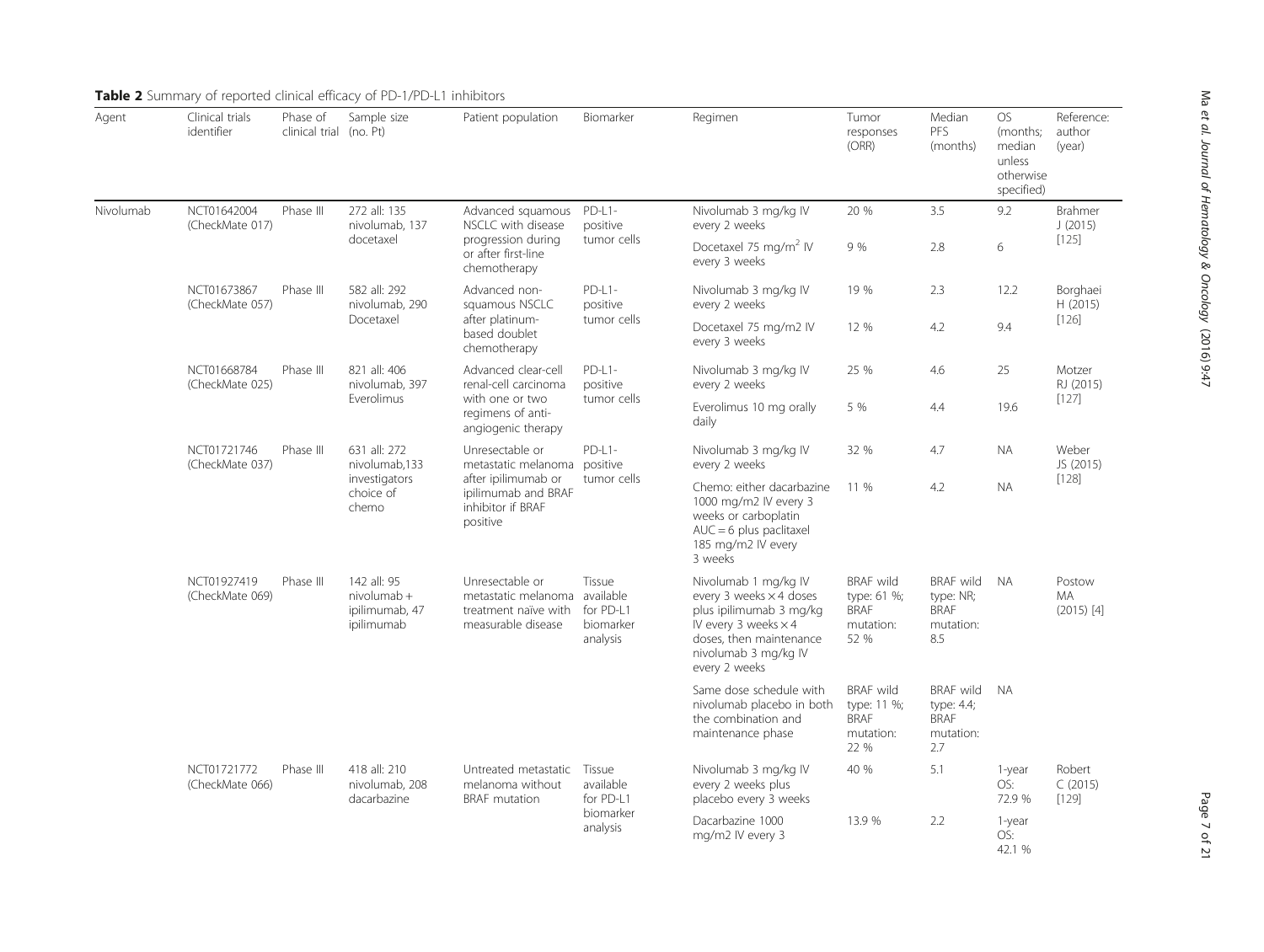Table 2 Summary of reported clinical efficacy of PD-1/PD-L1 inhibitors (Continued)

|               |                                |                                          |                                                |                                                        |                                               | weeks plus placebo<br>every 2 weeks                                                                                                                                 |              |      |           |                                        |  |
|---------------|--------------------------------|------------------------------------------|------------------------------------------------|--------------------------------------------------------|-----------------------------------------------|---------------------------------------------------------------------------------------------------------------------------------------------------------------------|--------------|------|-----------|----------------------------------------|--|
|               | NCT01844505<br>(CheckMate 067) | Phase III                                | 945 all: 316<br>nivolumab. 314<br>combination, | Untreated.<br>unresectable stage<br>III or IV melanoma | Tissue<br>available<br>for PD-L1<br>biomarker | Nivolumab 3 mg/kg<br>IV every 2 weeks (plus<br>ipilimumab placebo)                                                                                                  | 43.7 %       | 6.9  | <b>NA</b> | Larkin<br>J(2015)<br>$[130]$           |  |
|               |                                |                                          | 315 ipilimumab                                 |                                                        | analysis                                      | Nivolumab 1 mg/kg<br>IV every 3 weeks plus<br>ipilimumab 3 mg/kg<br>IV every 3 weeks $\times$ 4<br>doses: then maintenance<br>nivolumab 3 mg/kg<br>IV every 2 weeks | 58 %         | 11.5 |           |                                        |  |
|               |                                |                                          |                                                |                                                        |                                               | Ipilimumab 3 mg/kg IV<br>every 3 weeks (plus<br>nivolumab placebo)                                                                                                  | 19 %         | 2.9  |           |                                        |  |
|               | NCT01721759<br>(CheckMate 063) | Phase II<br>single arm<br>trial          | 117                                            | Advanced NSCLC                                         | $PD-L1-$<br>positive<br>tumor cells           | Nivolumab 3 mg/kg<br>every 2 weeks until<br>progression or<br>unacceptable<br>toxic effects                                                                         | 14.5 %       | 1.9  | 8.2       | Rizvi<br>NA (2015)<br>[131]            |  |
|               | NCT00730639                    | Phase I<br>with<br>expansion<br>cohorts  | 107                                            | Advanced<br>melanoma                                   | Unselected                                    | Nivolumab at 1, 3, or<br>10 mg/kg every 2<br>weeks for up to<br>96 weeks                                                                                            | 31 %         | 3.7  | 16.8      | Topalian<br>SL (2014)<br>$[67]$        |  |
|               |                                | Phase I<br>with<br>expansion<br>cohorts  | 34                                             | Previously treated<br>advanced RCC                     | Unselected                                    | Nivolumab at 1, 3, or<br>10 mg/kg every 2<br>weeks for up to<br>96 weeks                                                                                            | 29 %         | 7.3  | 22.4      | <b>McDermott</b><br>DF (2015)<br>[132] |  |
|               |                                | Phase II<br>with<br>expansion<br>cohorts | 129                                            | Heavily pretreated<br>advanced NSCLC                   | Unselected                                    | Nivolumab at 1, 3, or<br>10 mg/kg every 2<br>weeks for up to<br>96 weeks                                                                                            | 17 %         | 2.6  | 9.9       | Gettinger<br>SN (2015)<br>[133]        |  |
| Pembrolizumab | NCT01866319<br>(KEYNOTE-006)   | Phase III                                | 834 all: 279<br>pembrolizumab,                 | Unresectable stage<br>III or IV melanoma               | $PD-L1-$<br>positive                          | Pembrolizumab 3<br>mg/kg IV every 2 weeks                                                                                                                           | 33.7 %       | 5.5  | <b>NA</b> | Robert<br>C(2015)                      |  |
|               |                                |                                          | 277 pembrolizumab,<br>278 ipilimumab           |                                                        | tumor cells                                   | Pembrolizumab<br>3 mg/kg IV every<br>3 weeks                                                                                                                        | 32.9 %       | 4.1  |           | $[134]$                                |  |
|               |                                |                                          |                                                |                                                        |                                               | Ipilimumab 3 mg/kg<br>IV every 3 weeks                                                                                                                              | 11.9 %       | 2.8  |           |                                        |  |
|               | NCT01704287<br>(KEYNOTE-002)   | Phase II                                 | 540 all: 180<br>pembrolizumab,                 | Ipilimumab-refractory<br>melanoma                      | Will be<br>reported                           | Arm A 2 mg/kg<br>$(n = 180)$                                                                                                                                        | 21 %         | 5.4  | <b>NA</b> | Ribas<br>A (2015)                      |  |
|               |                                |                                          | 181 pembrolizumab,<br>179 chemotherapy         |                                                        | with the<br>final overall<br>survival         | Arm B 10 mg/kg<br>$(n = 181)$                                                                                                                                       | 25 %         | 5.8  |           | $[135]$                                |  |
|               |                                |                                          |                                                |                                                        |                                               | analysis                                                                                                                                                            | Chemotherapy | 4 %  | 3.6       |                                        |  |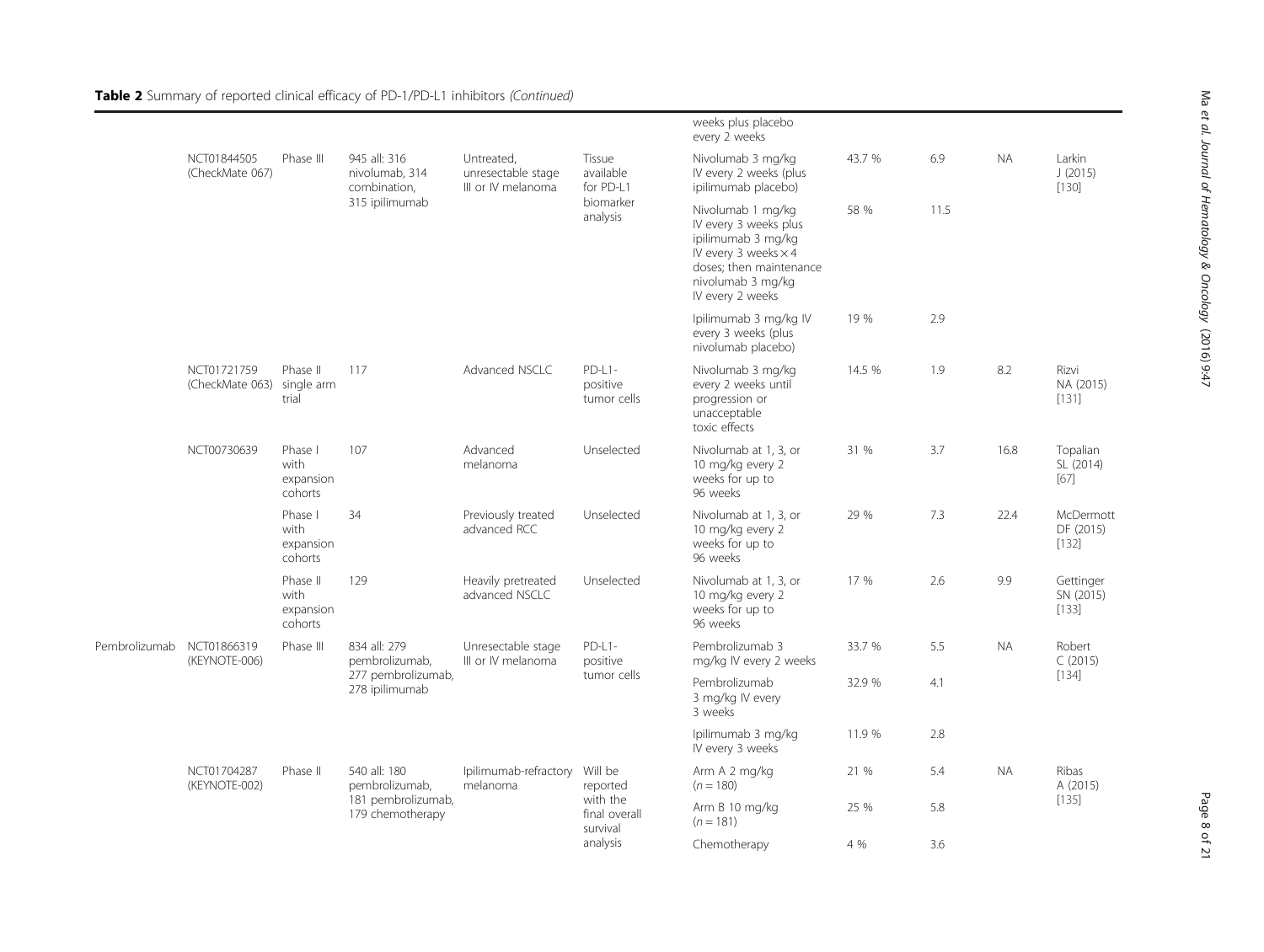|                             | NCT012958297<br>(KEYNOTE-001) | Phase I                                | 495                                                                    | Advanced NSCLC                                                       | $PD-L1-$<br>positive<br>tumor cells | Pembrolizumab 2 or<br>10 mg/kg IV every<br>3 weeks or 10 mg/kg<br>every 2 weeks over a<br>30-min period                                                            | 19.4 %                                                                      | 3.7                   | 12        | Garon<br>EB (2015)<br>$[5]$                                       |
|-----------------------------|-------------------------------|----------------------------------------|------------------------------------------------------------------------|----------------------------------------------------------------------|-------------------------------------|--------------------------------------------------------------------------------------------------------------------------------------------------------------------|-----------------------------------------------------------------------------|-----------------------|-----------|-------------------------------------------------------------------|
|                             |                               | Phase I                                | 655                                                                    | Melanoma                                                             | Unselected                          | Pembrolizumab 2 mg/kg<br>every 3 weeks (Q3W), 10<br>mg/kg Q3W, or 10 mg/kg<br>Q2W until unacceptable<br>toxicity, disease progression,<br>or investigator decision | 33 %                                                                        | 12-month<br>PFS 35 %  | -23       | Adil<br>Daud<br>(2015)<br>$[136]$ ;<br>Ribas A<br>(2016)<br>[137] |
|                             |                               | Phase I<br>with<br>expansion<br>cohort | 173                                                                    | Advanced melanoma Unselected<br>after at least 2<br>ipilimumab doses |                                     | Pembrolizumab 2 mg/kg<br>IV every 3 week or 10<br>mg/kg IV every 3 weeks                                                                                           | 26 %                                                                        | $\overline{2}$        | <b>NA</b> | Robert<br>C(2014)<br>[138]                                        |
|                             | NCT01848834<br>(KEYNOTE-012)  | Phase IB                               | 32                                                                     | Metastatic triple-<br>negative breast<br>cancer                      | $PDL-1-$<br>positive<br>tumor cells | Pembrolizumab 10<br>mg/kg IV every 2<br>weeks                                                                                                                      | 19 %                                                                        | 6-month<br>PFS 23.3 % | <b>NA</b> | Nanda<br>R (2014)<br>[139]                                        |
|                             | NCT1905657<br>(KEYNOTE-010)   | Phase II/III                           | 1034 all: 339<br>pembrolizumab,<br>343 pembrolizumab,<br>309 docetaxel | Previously treated<br>PD-L1-positive<br>advanced NSCLC               | $PDL-1-$<br>positive                | Pembrolizumab 2 mg/kg,<br>IV every 3 weeks                                                                                                                         | 18 %                                                                        | 3.9 months 14.9       |           | Herbst<br>RS [2015]                                               |
|                             |                               |                                        |                                                                        |                                                                      | tumor cells                         | Pembrolizumab 10 mg/kg,<br>IV every 3 weeks                                                                                                                        | 18.5 %                                                                      | 4.0 month 17.3        |           | $[140]$                                                           |
|                             |                               |                                        |                                                                        |                                                                      |                                     | Docetaxel, 75 mg/m2<br>every 3 weeks                                                                                                                               | 9.3 %                                                                       | 4.0 month             | 8.2       |                                                                   |
|                             | NCT01953692<br>(KEYNOTE-013)  | Phase IB                               | 15                                                                     | Hodgkin lymphoma                                                     | Unselected                          | Pembrolizumab 10 mg/kg<br>IV every 2 weeks up to<br>2 years                                                                                                        | 53 %                                                                        | <b>NA</b>             | <b>NA</b> | Moskowitz<br>C(2014)<br>$[141]$                                   |
| Atezolizumab<br>(MPDL3280A) | NCT01846416                   | Phase II                               | 205                                                                    | <b>NSCLC</b>                                                         | $PD-L1-$<br>positive<br>tumor cells | Atezolizumab 1200 mg<br>IV every 3 weeks                                                                                                                           | The highest<br>ORR was<br>seen in pts<br>with PD-L1<br>TC3 or IC3<br>tumors | <b>NA</b>             | <b>NA</b> | Spigel<br>DR (2015)<br>$[142]$                                    |
|                             | NCT01903993<br>(POPLAR)       | Phase II                               | 287                                                                    | Previously treated<br>NSCLC patients (pts)                           | $PD-L1-$<br>positive                | Atezolizumab 1200 mg<br>IV every 3 weeks                                                                                                                           | 57 %                                                                        | 2.7                   | 12.6      | Spira<br>AI (2015)                                                |
|                             |                               |                                        |                                                                        | were stratified by<br>PD-L1 IC status                                | tumor cells                         | Docetaxel 75 mg/m2<br>IV every 3 weeks                                                                                                                             | 24 %                                                                        | 3.0                   | 9.7       | $[143]$ ;<br>Fehrenbacher<br>L(2016)                              |
|                             | NCT01375842                   | Phase I                                | 35                                                                     | Metastatic melanoma PD-L1-                                           | positive<br>tumor cells             | Atezolizumab IV every<br>3 weeks for up to 1 year                                                                                                                  | 26 %                                                                        | 24-week<br>PFS 35 %   | <b>NA</b> | Omid<br>Hamid<br>(2013)<br>$[144]$                                |

Table 2 Summary of reported clinical efficacy of PD-1/PD-L1 inhibitors (Continued)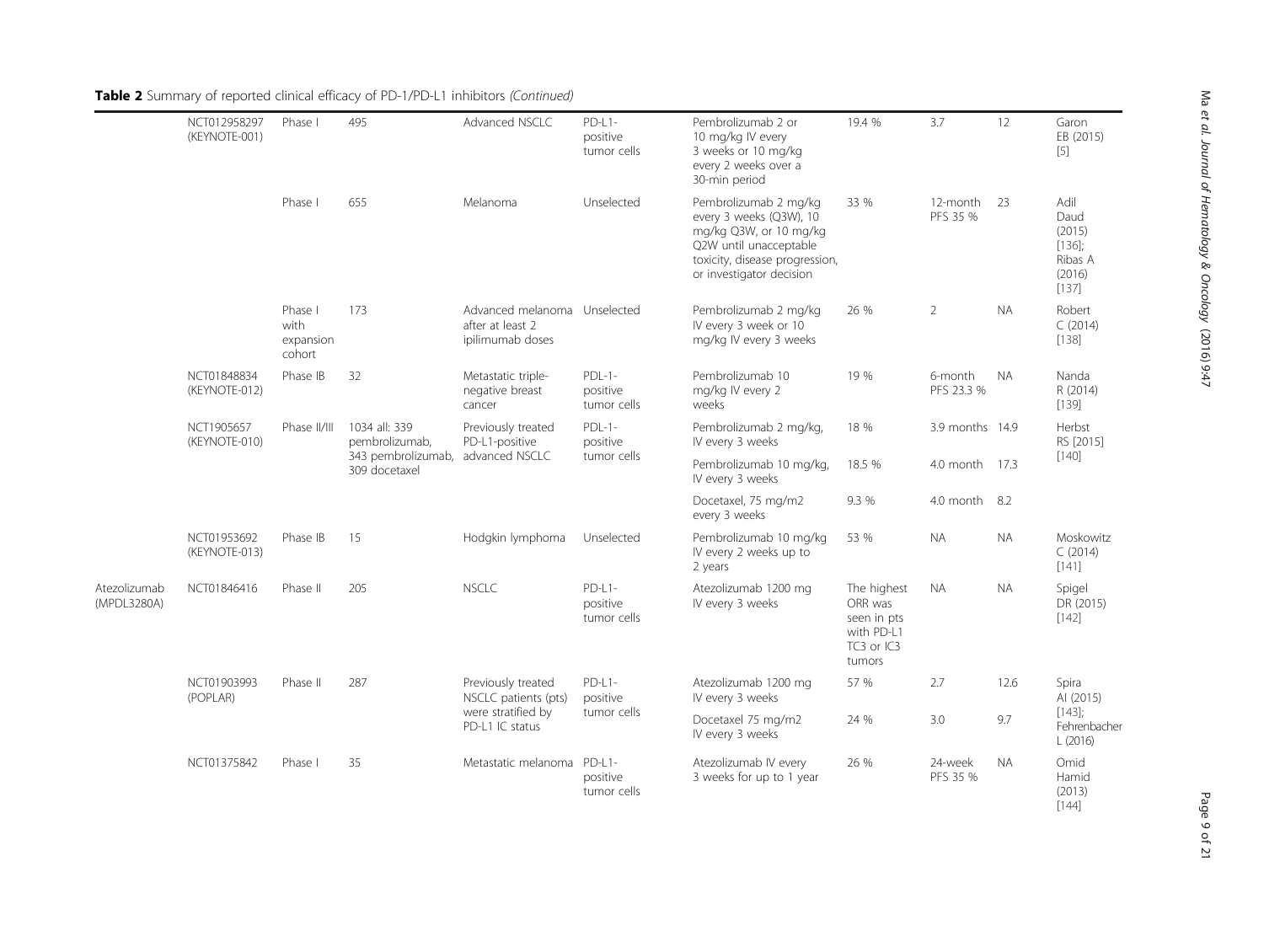|                          |             | Phase I                         | 277 | Multiple cancer types                                                                     | PD-L1-<br>positive<br>tumor cells                         | Atezolizumab intravenously<br>every 3 weeks doses >1<br>ml/kg                                                                                                                       | 18 %                                 | 2.6       | <b>NA</b> | Herbst<br>RS (2014)<br>[145]         |
|--------------------------|-------------|---------------------------------|-----|-------------------------------------------------------------------------------------------|-----------------------------------------------------------|-------------------------------------------------------------------------------------------------------------------------------------------------------------------------------------|--------------------------------------|-----------|-----------|--------------------------------------|
|                          | NCT01633970 | Phase Ib                        | 37  | Untreated NSCLC                                                                           | $PD-L1-$                                                  | Atezolizumab 15 mg/kg IV<br>positive tumor cells every 3 weeks with<br>standard chemo dosing<br>for 4-6 cycles<br>followed by MPDL3280A<br>maintenance therapy until<br>progression | 67 %                                 | <b>NA</b> | <b>NA</b> | Stephen<br>V(2015)<br>[146]          |
|                          |             | Phase Ib                        | 14  | Arm A: refractory<br>metastatic colorectal<br>cancer; arm B:<br>oxaliplatin-naive<br>mCRC | Not<br>mentioned                                          | Arm A: MPDL3280A 20<br>mg/kg every 3 weeks and<br>bevacizumab (bev) 15<br>mg/kg every 3 weeks                                                                                       | $8\%$ (1/13)<br>in arm A             | <b>NA</b> | <b>NA</b> | Bendell,<br>J.C. (2015)<br>[147]     |
|                          |             |                                 |     |                                                                                           |                                                           | Arm B: MPDL3280A 14<br>mg/kg every 2 weeks, bev<br>10 mg/kg every 2 weeks<br>and mFOLFOX6 at<br>standard doses                                                                      | 36 % (9/25)<br>in Arm B              | <b>NA</b> | <b>NA</b> |                                      |
|                          |             | Phase Ib                        | 12  | Metastatic renal<br>cell carcinoma                                                        | Not<br>selected                                           | Atezolizumab 15 mg/kg<br>given alone on cycle 1<br>day 1 and concurrently<br>with 20 mg/kg every<br>2 weeks thereafter                                                              | 40 %                                 | <b>NA</b> | <b>NA</b> | Sznol<br>M (2015)<br>$[148]$         |
| Durvalumab<br>(MEDI4736) | NCT01693562 | Phase I/II                      | 198 | <b>NSCLC</b>                                                                              | Tissue<br>available<br>for PD-L1<br>biomarker<br>analysis | Durvalumab 10 mg/kg IV<br>every 2 weeks until<br>unacceptable toxicity,<br>disease progression, or<br>for up to 12 months                                                           | 14 % (23 %<br>in $PD-L1+$<br>tumors) | <b>NA</b> | <b>NA</b> | Rizvi<br>NA (2015)<br>$[149]$        |
|                          |             | Phase I                         | 13  | <b>NSCLC</b>                                                                              | Tissue<br>available<br>for PD-L1<br>biomarker<br>analysis | Durvalumab 7 doses<br>(1-25) across 6 cohorts<br>$(0.1-10$ mg/kg every<br>2 weeks; 15 mg/kg<br>every 3 weeks)                                                                       | <b>NA</b>                            | <b>NA</b> | <b>NA</b> | <b>Brahmer</b><br>JR (2014)<br>[150] |
|                          |             | Multi-arm<br>expansion<br>study | 62  | A squamous cell<br>carcinoma of the<br>head and neck<br>expansion cohort                  | Tissue<br>available<br>for PD-L1<br>biomarker             | Durvalumab IV every 2<br>weeks at 10 mg/kg for<br>12 months                                                                                                                         | 12 % (25 %<br>in $PD-L1+pts$ )       | NA.       | <b>NA</b> | Segal<br>NH (2015)<br>[151]          |
|                          |             | Phase I                         | 26  | Advanced solid<br>tumors                                                                  | analysis                                                  | Durvalumab IV every 2<br>(q2w) or 3 weeks (q3w)<br>in a $3 + 3$ dose escalation<br>with a 28-day (q2w) or<br>42-day (q3w) DLT window                                                | <b>NA</b>                            | <b>NA</b> | <b>NA</b> | Lutzky<br>J(2014)<br>[152]           |

# Table 2 Summary of reported clinical efficacy of PD-1/PD-L1 inhibitors (Continued)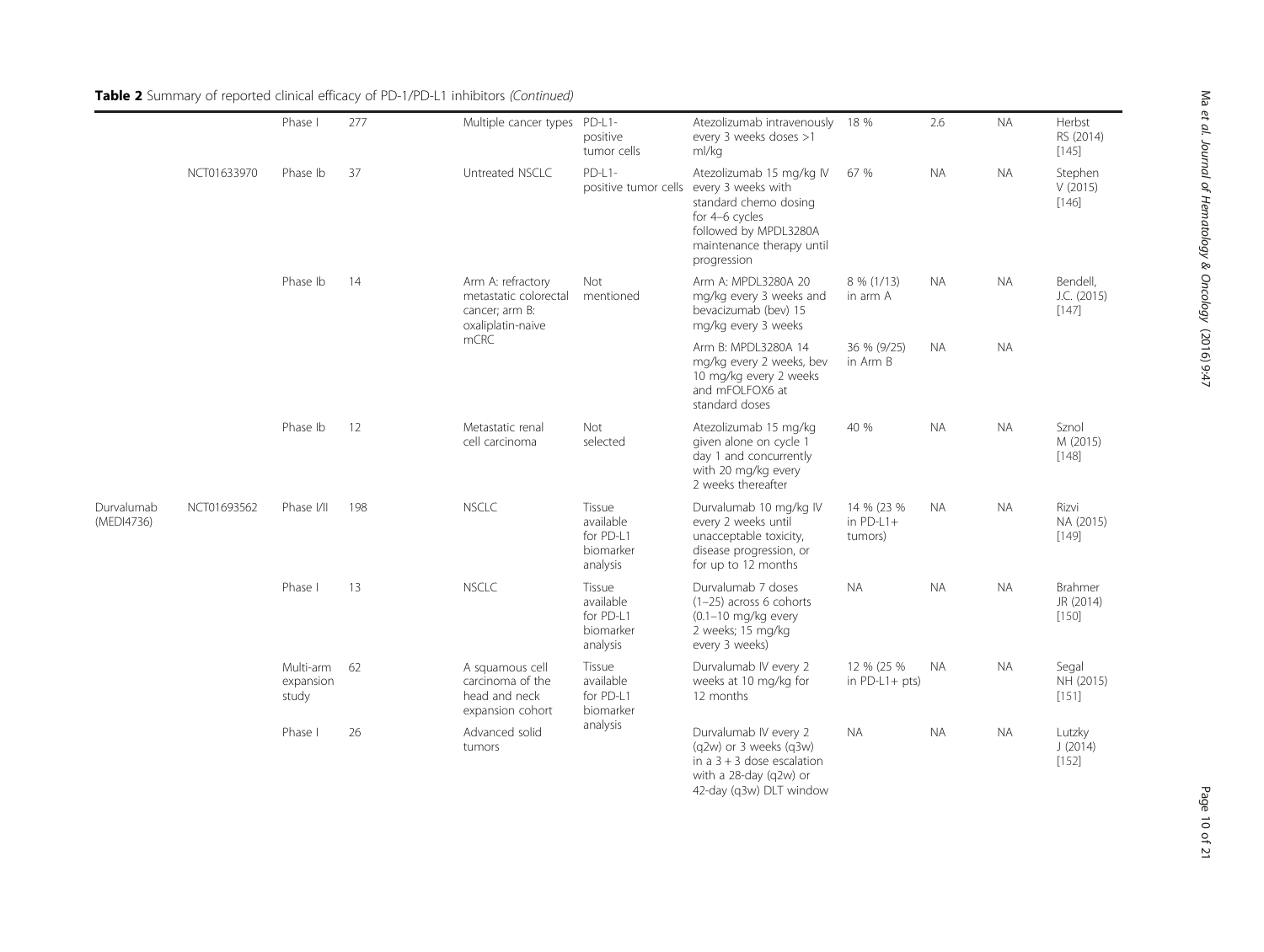| Table 2 Summary of reported clinical efficacy of PD-1/PD-L1 inhibitors (Continued) |  |
|------------------------------------------------------------------------------------|--|
|                                                                                    |  |

| NCT02088112 | Phase I  | 10                    | <b>NSCLC</b> | Unselect                                                  | Durvalumab cohort A<br>received 3 mg/kg<br>(starting dose) every<br>2 weeks plus gefitinib<br>250 mg QD | <b>NA</b>                                                                         | <b>NA</b> | <b>NA</b> | Creelan<br>BC (2015)<br>[153]                                           |
|-------------|----------|-----------------------|--------------|-----------------------------------------------------------|---------------------------------------------------------------------------------------------------------|-----------------------------------------------------------------------------------|-----------|-----------|-------------------------------------------------------------------------|
| NCT02000947 | Phase Ib | 118<br>(102 eligible) | <b>NSCLC</b> | Tissue<br>available<br>for PD-L1<br>biomarker<br>analysis | Durvalumab 10-20 mg/kg<br>every 2 or 4 weeks plus<br>tremelimumab 1 mg/kg<br>$(N = 56)$                 | 23 % (6/26):<br>22 % (2/9) in<br>$PD-L1+$<br>versus 29 %<br>$(4/14)$ in<br>PD-L1- | <b>NA</b> | <b>NA</b> | Antonia<br>SJ (2015)<br>$[154]$ ;<br>Updated<br>in Antonia<br>SJ (2016) |
|             |          |                       |              |                                                           | Durvalumab 10-20 mg/kg<br>every 2 weeks plus<br>tremelimumab 3 mg/kg<br>$(N = 34)$                      | 20 % (5/25)                                                                       |           |           | [155]                                                                   |
|             |          |                       |              |                                                           | Durvalumab 15 mg/kg<br>every 4 weeks plus<br>tremelimumab 10 mg/kg<br>$(N = 9)$                         | $0\%$ (0/9)                                                                       |           |           |                                                                         |

Abbreviations: DLT dose-limiting toxicity, q2w every 2 weeks, q3w every 3 weeks, q4w every 4 weeks, QD once daily, BRAF B-raf and v-raf murine sarcoma viral oncogene homologue B1, NA not available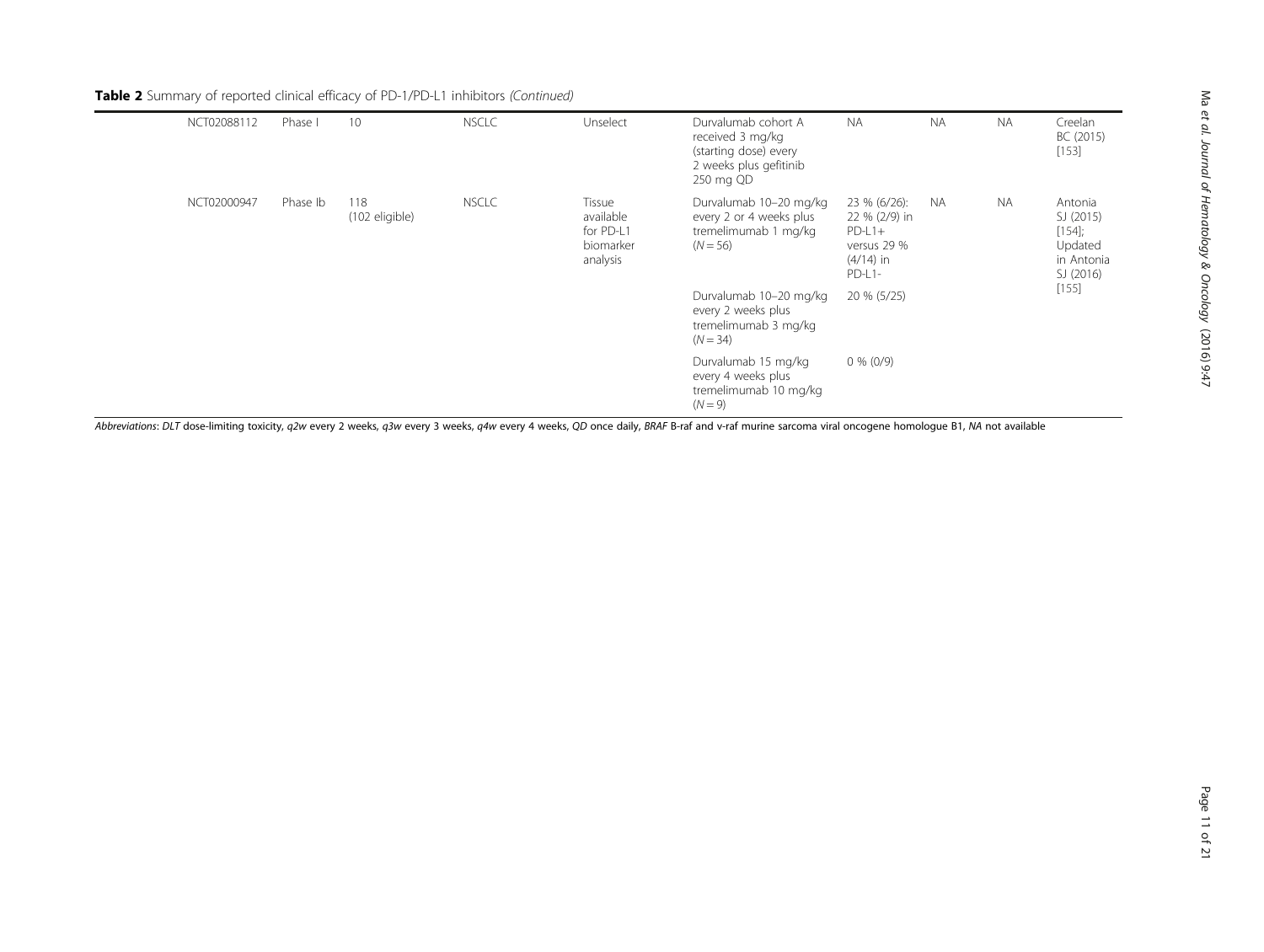<span id="page-11-0"></span>

| Specimen                                    | <b>Type of Assay</b>                   | <b>Tumor-Derived Biomarker</b>                                                                                                                                                                                                                                                                                     | <b>Immune Cell-Derived Biomarker</b>                                                                            |  |  |  |
|---------------------------------------------|----------------------------------------|--------------------------------------------------------------------------------------------------------------------------------------------------------------------------------------------------------------------------------------------------------------------------------------------------------------------|-----------------------------------------------------------------------------------------------------------------|--|--|--|
| A Tumor                                     | Protein (single<br>or multiplex<br>H C | PD-L1, PD-L2, TAAs                                                                                                                                                                                                                                                                                                 | CD8, CD4, CD3, CTLA-4, PD-1,<br>CD45RO, CD25, FOXP3, LAG-3,<br>CD11b, CD57, CD68, co-stimulator(s)              |  |  |  |
|                                             | <b>Genomics</b>                        | WGS or WES for mutation<br>load, neoantigens, MMR genes                                                                                                                                                                                                                                                            | T and/or B cell receptor deep<br>sequencing                                                                     |  |  |  |
|                                             | <b>Transcriptomics</b>                 | Multigene signatures                                                                                                                                                                                                                                                                                               | Multigene signatures, epigenomics                                                                               |  |  |  |
|                                             | <b>Function</b>                        | Proliferation marker: Ki67                                                                                                                                                                                                                                                                                         | Ki67, granzyme B                                                                                                |  |  |  |
| <b>B</b> Blood                              | Cell free<br>genomics or<br>proteomics | ctDNA, ctRNA, miRNA,<br>exosomes                                                                                                                                                                                                                                                                                   | miRNA; serological biomarkers (soluble<br>proteins, autoantibodies, cytokines or<br>chemokines; HLA haplotyping |  |  |  |
|                                             | Cell based                             | <b>CTCs</b>                                                                                                                                                                                                                                                                                                        | Immune cells                                                                                                    |  |  |  |
| C Flow and<br>mass cytometry                |                                        | ❖ Phenotypic and functional characterization of different immune cells<br>Activated T cells: CD3, CD4, CD8, Ki67, CTLA-4, PD-1, LAG-3, TIM-3, ICOS<br>Regulatory T cells: CD3, CD4, CD25, FOXP3, CD127, Ki67, CD45RA<br>Memory T cells: CD45RO<br>MDSC: CD14+HLA-DRIow<br>❖ Detection and characterization of CTCs |                                                                                                                 |  |  |  |
| D Antigen-<br>specific T cell<br>monitoring |                                        | ❖ Characterization of tumor-antigen specific T cells:<br>Sorting, Cloning, Binding avidity, Antigen-specific TCR $\alpha$ and $\beta$<br>❖ Functional assessment of response by tumor antigen-specific T cells:<br>HLA-class I and II tetramer, ELISPOT, Polyfunctional ICS, Natural tumor recognition             |                                                                                                                 |  |  |  |

potential immune biomarkers. a Tumor and immune cells in tumor specimens could be evaluated by immunohistochemical stain (IHC) or immunofluorescence assays, molecular or genetic profiling analysis, and cellular functional assays. The tumor microenvironment can be dissected histopathologically to characterize spatial relationships between tumor and immune infiltrates. Transcriptional profiling assays can evaluate changes in gene expression in both the tumor cells and lymphocytes. Deep sequencing techniques enable quantification of changes in individual T/B cell clonotypes. **b** Peripheral blood provides a minimally invasive way to allow serial monitoring of dynamic changes of immune biomarkers during cancer immunotherapy. The analysis of changes in cell counts with therapy, changes in cytokine levels, circulating tumor cells, tumor-derived nucleotides, and immune cells. c Flow cytometric analysis of TILs anPBMCs for quantitating the effect of therapy on immune subsets such as activated CD8 + PD1+ T cells, CD4 + FOXP3 + CD25<sup>hi</sup> Tregs, or myeloid-derived suppressor cells. Using polychromatic flow cytometry, multiple surface and intracellular markers can be detected, allowing in-depth characterization of T cell phenotype and activation state. d Multifunctional flow T cell assay, MHC tetramer staining and ELISPOT can be used to analyze the presence and function of tumor-specific T cell subpopulations. Abbreviations: PD-L1 programed death-1, IHC immunohistochemistry, ELISPOT enzyme-linked immunospot assay, CTCs circulating tumor cells, WES whole exome sequencing, NGS next-generation sequencing, TIM-3 T cell immunoglobulin domain and mucin domain, LAG lymphocyte-activation gene, ICOS inducible costimulators, MDSC myeloid-derived suppressor cells, HLA human leukocyte antigen

improved clinical outcome [[76](#page-18-0)–[78](#page-18-0)], regardless of cancer treatment. TIL counts are primarily measured by IHC [[79\]](#page-18-0). Recent development of multicolored immunohistochemistry staining resulted in a multiplex of up to seven fluorescent dyes effectively interrogated in microscopes equipped with a multispectral camera [\[80](#page-18-0)]. The multispectral fluorescent IHC with a panel including CD3, CD8, FoxP3, CD163, and PD-L1 was used to quantify the density of TIL subpopulation in advanced melanoma patients.

#### Flow cytometry staining

Flow cytometry traditionally uses fluorochrome-labeled antibodies to identify cellular protein expression of the target cells. Flow cytometric analysis of peripheral blood mononuclear cells (PBMCs) and TILs can quantitate the effect of therapy on low-frequency immune subsets such as Treg, MDSC, and activated  $CD8<sup>+</sup>$  T cells [[81](#page-18-0)]. The biggest advantage of flow cytometry is the combination of multiparameter measurements in a high-throughput manner. With recent advances in laser and fluorochrome

technology, commercially available systems allow for detection of up to 18 colors at analysis rates of more than 20,000 events per second. This tremendous power allows for the analysis of multiple characteristics of rare cells such as tumor antigen-specific T-lymphocytes, including their phenotype and functional activity [\[82\]](#page-18-0). Flow cytometric assays are currently widely used for the enumeration and phenotypic characterization of lymphocytes, measuring cytokines, secreted molecules, intracellular signaling, function, and cell proliferation [[83](#page-18-0)]. Using polychromatic flow cytometry, multiple surface and intracellular markers can be detected, allowing in-depth characterization of T cell phenotype and activation state [[84](#page-18-0)]. In addition to flow cytometry, antigen-loaded soluble major histocompatibility complex (MHC) tetramer stains can be used to analyze tumor-specific T cell subpopulations [\[82\]](#page-18-0). This tetramer/pentamer staining has been used for phenotypic and quantitative analysis of antigenspecific CD8 T cells [\[85, 86](#page-18-0)]. The human leukocyte antigen (HLA) system is a gene complex encoding the MHC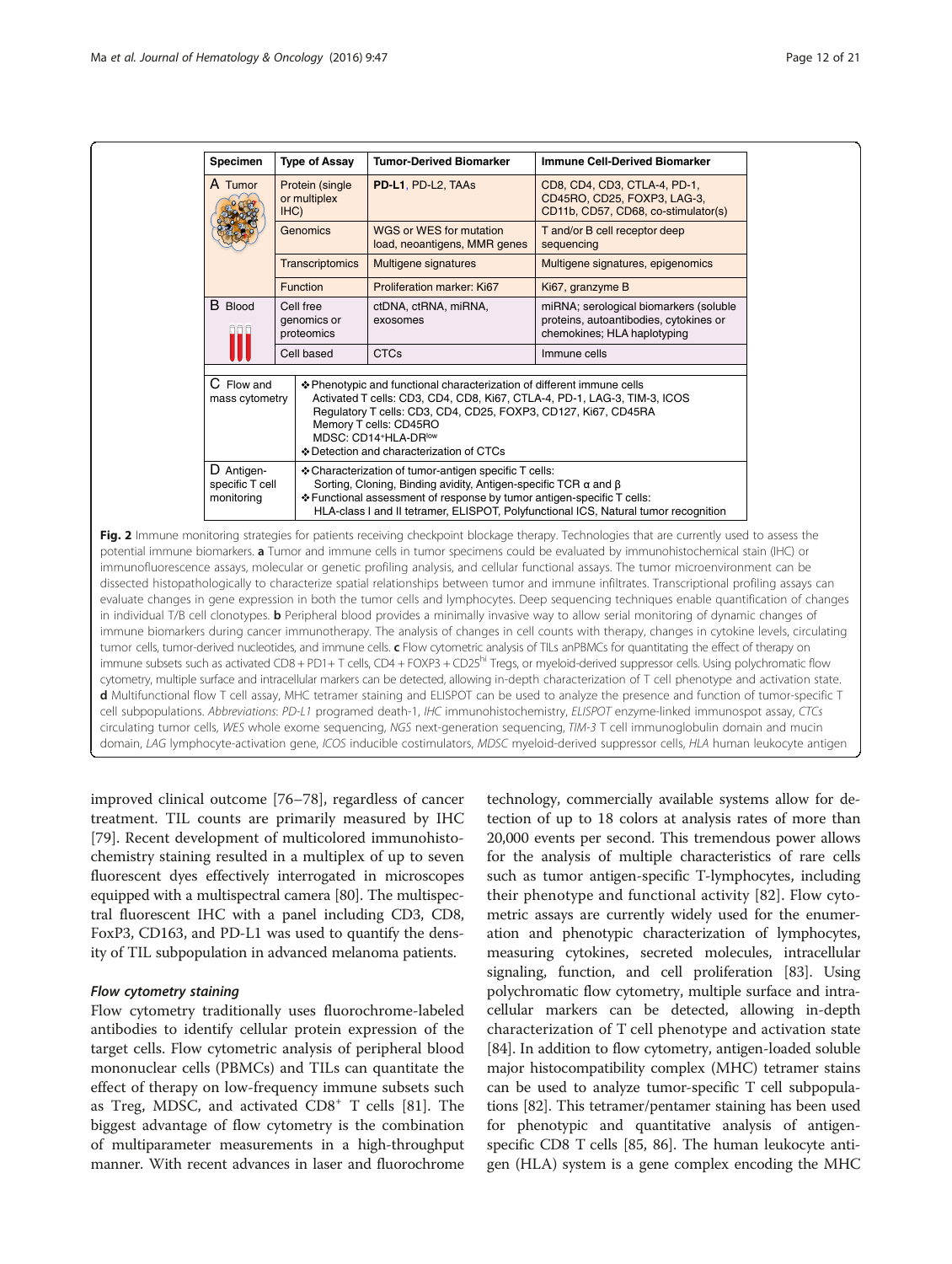| Biospecimen Method |                                                                        | Tissue/cell types                                    | Pros                                                                                                                                                                                                                                     | Cons                                                                                                                                       | References and<br>recommended reading                                                                                       |
|--------------------|------------------------------------------------------------------------|------------------------------------------------------|------------------------------------------------------------------------------------------------------------------------------------------------------------------------------------------------------------------------------------------|--------------------------------------------------------------------------------------------------------------------------------------------|-----------------------------------------------------------------------------------------------------------------------------|
| <b>FFPE</b>        | <b>IHC</b>                                                             | Tumor cells or tumor<br>infiltrating immune<br>cells | Direct detection; accurately pinpoint cancer cells;<br>highly sensitive; simplicity; low cost                                                                                                                                            | Requirement of trained pathologists; inconsistency<br>for criteria used to score tumors such as<br>PD-L1-positive or negative              | Herbst R (2014) [145];<br>Loughlin PA (2007) [164]                                                                          |
|                    | Multicolor IHC                                                         | Tumor cells or tumor<br>infiltrating immune<br>cells | Broad dynamic range; capability for multiplexing<br>using different fluorescence channels; >10<br>protein targets are identified in the same sample;<br>amenability for co-localization studies                                          | Absence of rigorous quantitative tests; limitation<br>in some biomarker-driven clinical trials; user must<br>select combinations of dyes   | Carvajal-Hausdorf DE<br>$(2014)$ [165]                                                                                      |
|                    | T cell receptor<br>deep sequencing                                     | TII s                                                | T cell count information;<br>T cell clonality in tumor                                                                                                                                                                                   | Heterogeneous expression of TIL                                                                                                            | Robbins HS (2013) [100]                                                                                                     |
|                    | Whole exome<br>sequencing (WES)                                        | Tumor cells                                          | Characterization of tumor mutation load including<br>nucleotide substitutions; structural rearrangements<br>and copy number alterations; identification of the<br>neoantigens and neoepitopes; affordable cost                           | Require high-performance deep sequencing,<br>computational bioinformatics support;<br>The pipelines are still at early developmental phase | Snyder A (2014) [104];<br>Rizvi NA (2015) [105];<br>Bouffet E (2016) [107];<br>Chen K-H (2016) [166]<br>Hugo W (2016) [106] |
| Blood              | ELISPOT assays<br>(IFNy and granzyme B)                                | T cells in PBMCs                                     | Detection of tumor antigen-specific CD4 <sup>+</sup> and<br>CD8 <sup>+</sup> T cell response with good assay sensitivity;<br>Relatively well validated assay                                                                             | A poor correlation with clinically relevant<br>immune responses                                                                            | Shafer-Weaver K<br>$(2006)$ [167];<br>Janetzki S (2008) [95]<br>Malyguine A (2012) [94];<br>Janetzki S (2015) [93];         |
|                    | Flow cytometry (tetramer, T cells in PBMCs<br>polyfunctional analysis) |                                                      | Assessment of tumor antigen-specific CD4 <sup>+</sup> and<br>CD8 <sup>+</sup> T cells response; measure multiple functions;<br>detection of neoantigen-specific CD8 + PD-1+ T<br>cells; minimally invasive                               | Merely in lab research, not as routine clinical<br>monitoring yet                                                                          | Yuan J (2008) [84];<br>Attic S (2011) [85];<br>McNeil LK (2013) [86];<br>Barrera L (2015) [168];<br>Gros A (2016) [118]     |
|                    | Flow cytometry<br>phenotype staining                                   | Whole blood immune<br>phenotype                      | Analyses of the frequency and proliferation of<br>different subsets of immune cells; routine operation the analyses                                                                                                                      | Dedicated resource and staff to perform                                                                                                    | Streitz M (2013) [169];<br>van Dongen JJ (2012)<br>$[170]$                                                                  |
|                    | T cells in PBMCs<br>RNA-Seg (NGS)                                      |                                                      | Identification of genetic variants; a broader dynamic<br>range; detection of more differentially expressed<br>genes; fast and high efficiency                                                                                            | More expensive than microarray; more complex<br>for analysis; bulk signature, not single cell signals;<br>need more validation             | Zhao S (2010) [171]                                                                                                         |
|                    | qPCR assay                                                             | T cells in PBMCs                                     | High specificity; able to detect the reactivity of<br>low-frequency T cells in the peripheral blood of<br>metastatic cancer patients                                                                                                     | Bulk signature, not single cell signals; need more<br>validation                                                                           | Kammula US (2008) [172]                                                                                                     |
|                    | Flow cytometry                                                         | CTCs                                                 | Qualitative analysis at the single cell level in a<br>relatively short period of time; decrease the amount<br>of blood needed; provide valuable information<br>regarding the frequency, phenotype and/or the<br>functionality of T cells | Expensive; need more validation                                                                                                            | Zaritskaya L (2010) [83]                                                                                                    |
|                    | Cell sieve microfiltration<br>assay and QUASR<br>technique             | <b>CTCs</b>                                          | PD-L1 levels from CTCs or CAMLs serves as a<br>surrogate for PD-L1 expression in tumor; as a<br>marker for immunotherapy response                                                                                                        | Limited in lab research; need more validation                                                                                              | Steven HL (2015) [173];<br>Adams DL (2014) [174]                                                                            |

### <span id="page-12-0"></span>Table 3 Currently available translational biomarker assays for immune checkpoint inhibitors

Abbreviations: FFPE formalin-fixed paraffin-embedded, PD-L1 program death-1, TIL tumor-infiltrating lymphocytes, IHC immunohistochemistry, CAMLs cancer-associated macrophage-like cells, ELISPOT enzyme-linked<br>immunospot ass immunospot assay, CTL cytotoxic T-lymphocytes, CTCs circulating tumor cells, PBMC peripheral blood mononuclear cell, WES whole exome sequencing, NGS next-generation sequencing<br>.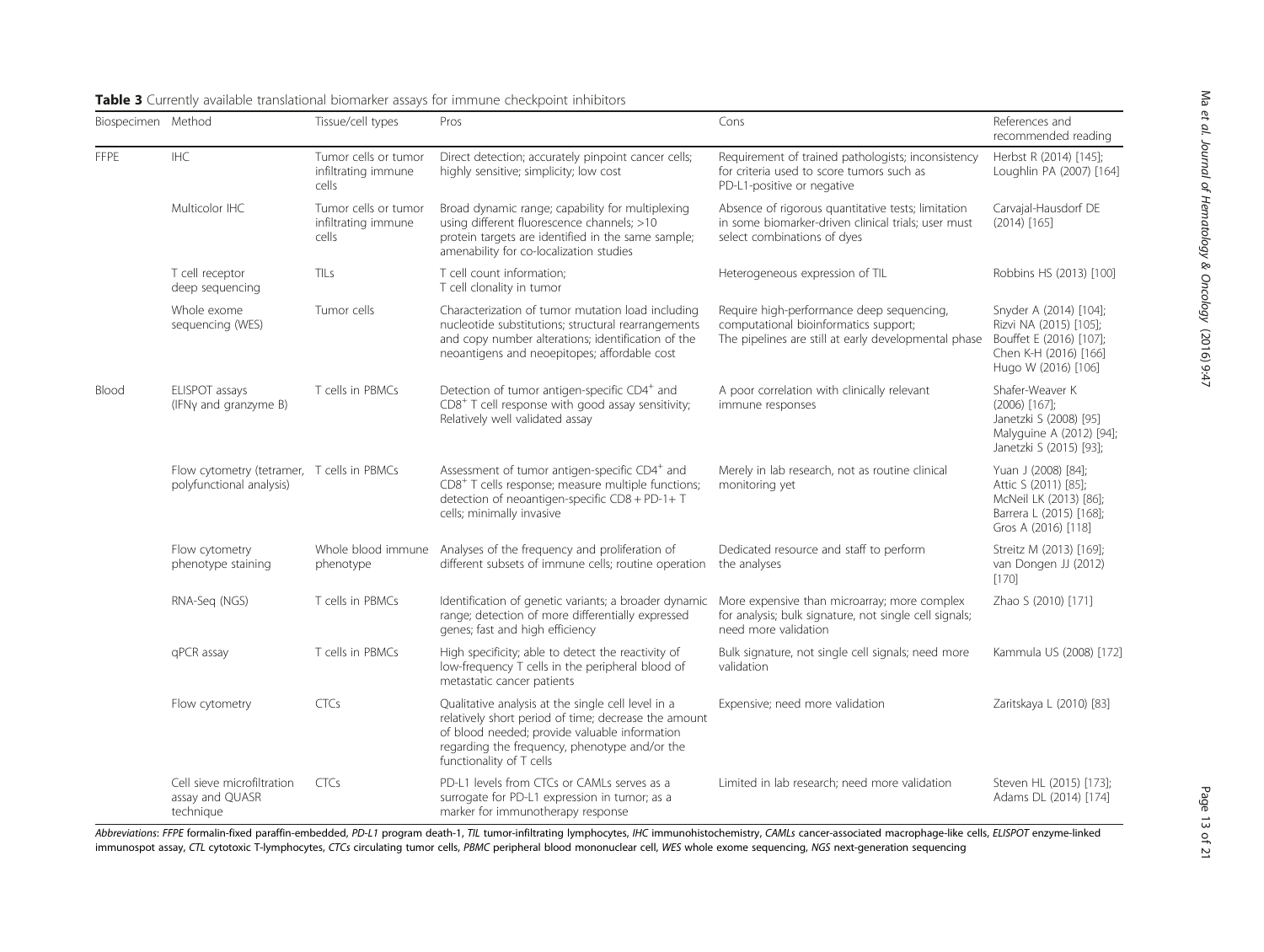| Drug                   | Antibody (marker)                  | Rx<br>line     | Tumor<br>type  | Targeted<br>cells | Tumor specimen                 | Cutoff<br>point (%) | ORR % in IHC+<br>cases (95 % CI) | ORR % in<br>IHC-cases<br>(95 % CI) | Predictive<br>role    | $P$ value | References                              |
|------------------------|------------------------------------|----------------|----------------|-------------------|--------------------------------|---------------------|----------------------------------|------------------------------------|-----------------------|-----------|-----------------------------------------|
| Nivolumab              | 28-8 rabbit (Dako)                 | 1 <sub>L</sub> | Melanoma       | TCs               | Archival FFPE or               | 5                   | 58 (46,69)                       | 41 (35,48)                         | Yes                   | 0.001     | Larkin J (2015) [130]                   |
| Nivolumab + ipilimumab |                                    |                |                |                   | new biopsy                     |                     | 72 (60,82)                       | 55 (48,62)                         | Yes                   | 0.001     |                                         |
| Nivolumab              |                                    | $\geq$ 2 L     |                |                   |                                | 5                   | 44 (30,58)                       | 20 (11,32)                         | Yes                   | <b>NA</b> | Weber JS (2015) [128]                   |
| Nivolumab + ipilimumab |                                    | 1 <sub>L</sub> |                |                   |                                | 5                   | 58 (37,78)                       | 55 (42,69)                         | No                    | >0.05     | Postow MA (2015) [4]                    |
| Nivolumab              |                                    | 1 <sub>L</sub> |                |                   |                                | 5                   | 53 (41,64)                       | 33 (25,42)                         | <b>No</b>             | >0.05     | Robert C (2015) [129]                   |
|                        |                                    | $\geq$ 2 L     | <b>NSCLC</b>   | TCs               | Archival FFPE or<br>new biopsy | $\mathbf{1}$        | 31 (23,40)                       | 9(5,16)                            | Yes                   | 0.002     | Paz-Ares L (2015) [156];                |
|                        |                                    |                |                |                   |                                | 5                   | 36 (26,46)                       | 10(6,17)                           | Yes                   | 0.002     | Updated in Borghaei H<br>$(2015)$ [126] |
|                        |                                    |                |                |                   |                                | 10                  | 37 (27,48)                       | 11(6,17)                           | Yes                   | 0.002     |                                         |
|                        |                                    | $\geq$ 2 L     |                |                   | Archival FFPE                  | $\mathbf{1}$        | 17 (9,29)                        | 17 (8,29)                          | No                    | 0.9364    | Brahmer JR (2015) [125]                 |
|                        |                                    |                |                |                   |                                | 5                   | 21 (10,37)                       | 15 (8,25)                          | No                    | 0.2908    |                                         |
|                        |                                    |                |                |                   |                                | 10                  | 19 (8,36)                        | 16 (9,26)                          | No                    | 0.6411    |                                         |
|                        |                                    | $\geq$ 2 L     |                |                   | Archival FFPE                  | $\mathbf{1}$        | 20 (5,35)                        | 13 (2,28)                          | No                    | >0.05     | Rizvi NA (2015) [131]                   |
|                        |                                    |                |                |                   |                                | 5                   | 24 (5,43)                        | 14(3,25)                           | No                    |           |                                         |
|                        |                                    | $1 \; L$       |                |                   | Archival FFPE                  | 5                   | 31 (NA)                          | 10 (NA)                            | No                    | >0.05     | Gettinger SN (2015) [157]               |
| Nivolumab + ipilimumab |                                    | 1 <sub>L</sub> |                |                   | Archival FFPE                  | 5                   | 19 (NA)                          | 14 (NA)                            | No                    | >0.05     | Antonia SJ (2014) [158]                 |
| Nivolumab              | 5H1 and anti-PD-1<br>monoclonal M3 | $\geq$ 2 L     |                |                   | Archival FFPE                  | 5                   | 39 (34,44)                       | 6(1,12)                            | Yes                   | 0.025     | Taube JM (2014) [113]                   |
| Pembrolizumab          | 22C3 mouse (Dako)                  | $\geq 1$ L     | <b>NSCLC</b>   | TCs and           | New biopsy                     | 50                  | 45 (33,57)                       | 17 (10,25)                         | Yes                   | 0.001     | Garon EB (2015) [5]                     |
|                        |                                    | 1 <sub>L</sub> |                | ICs               | New biopsy                     | 50                  | 47 (23,72)                       | 19 (8,38)                          | Yes                   | NA.       | Rival NA (2015) [159]                   |
|                        |                                    | Any            |                |                   | Archival FFPE                  | $\mathbf{1}$        | 25 (NA)                          | 13 (NA)                            | Yes                   | <b>NA</b> | Garon EB (2014) [160]                   |
|                        |                                    | $\geq 1$ L     |                |                   | Archival FFPE                  | 50                  | 30 (23,39)                       | 9.8 (NA)                           | Yes                   | <b>NA</b> | Herbst RS (2015) [140]                  |
|                        |                                    |                |                |                   |                                |                     | 29 (22,37)                       | 10.7 (NA)                          |                       |           |                                         |
|                        |                                    | 1 <sub>L</sub> |                |                   | Archival FFPE                  | 50                  | 16 (NA)                          | 10 (NA)                            | Yes                   | <b>NA</b> | Garon EB (2014) [161]                   |
| Atezolizumab           | SP142 rabbit                       | $\geq$ 2 L     | <b>NSCLC</b>   | TCs and           | Archival FFPE and              | 50                  | 45 (23,68)                       | 14(6,25)                           | Yes                   | <b>NA</b> | Leora H (2015) [162]                    |
| (MPDL3280A)            | (Roche Ventana)                    | 22L            | <b>NSCLC</b>   | ICs               | new biopsy                     | $1+$                | 31 (25,37)                       | 20 (14,26)                         | Yes                   | 0.015     | Herbst RS (2014) [145]                  |
|                        |                                    |                | Solid<br>Tumor |                   |                                | $1+$                | 29 (27,31)                       | 13 (10,16)                         | Yes                   | 0.007     |                                         |
|                        |                                    | $\geq$ 2 L     | <b>NSCLC</b>   |                   |                                | $2+$                | 18 (NA)                          | 8 (NA)                             | Yes                   | NA.       | Spira Al (2015) [143]                   |
| Durvalumab             | SP263 rabbit                       | $\geq$ 2 L     | <b>NSCLC</b>   | TCs               | Archival FFPE and              | 25                  | 39 (NA)                          | 5 (NA)                             | Yes                   | <b>NA</b> | Segal NH (2014) [163]                   |
| (MEDI-4736)            | (Roche Ventana)                    |                |                |                   | new biopsy                     |                     | 33 (13,59)                       | 30 (16,47)                         | No for<br>combo       | <b>NA</b> | Antonia SJ (2016) [155];                |
|                        |                                    |                |                |                   |                                |                     | 22(3, 60)                        | 29 (8, 58)                         | No for<br>monotherapy | <b>NA</b> |                                         |

# <span id="page-13-0"></span>Table 4 Immunohistochemistry assays for PD-L1 expression

NA not available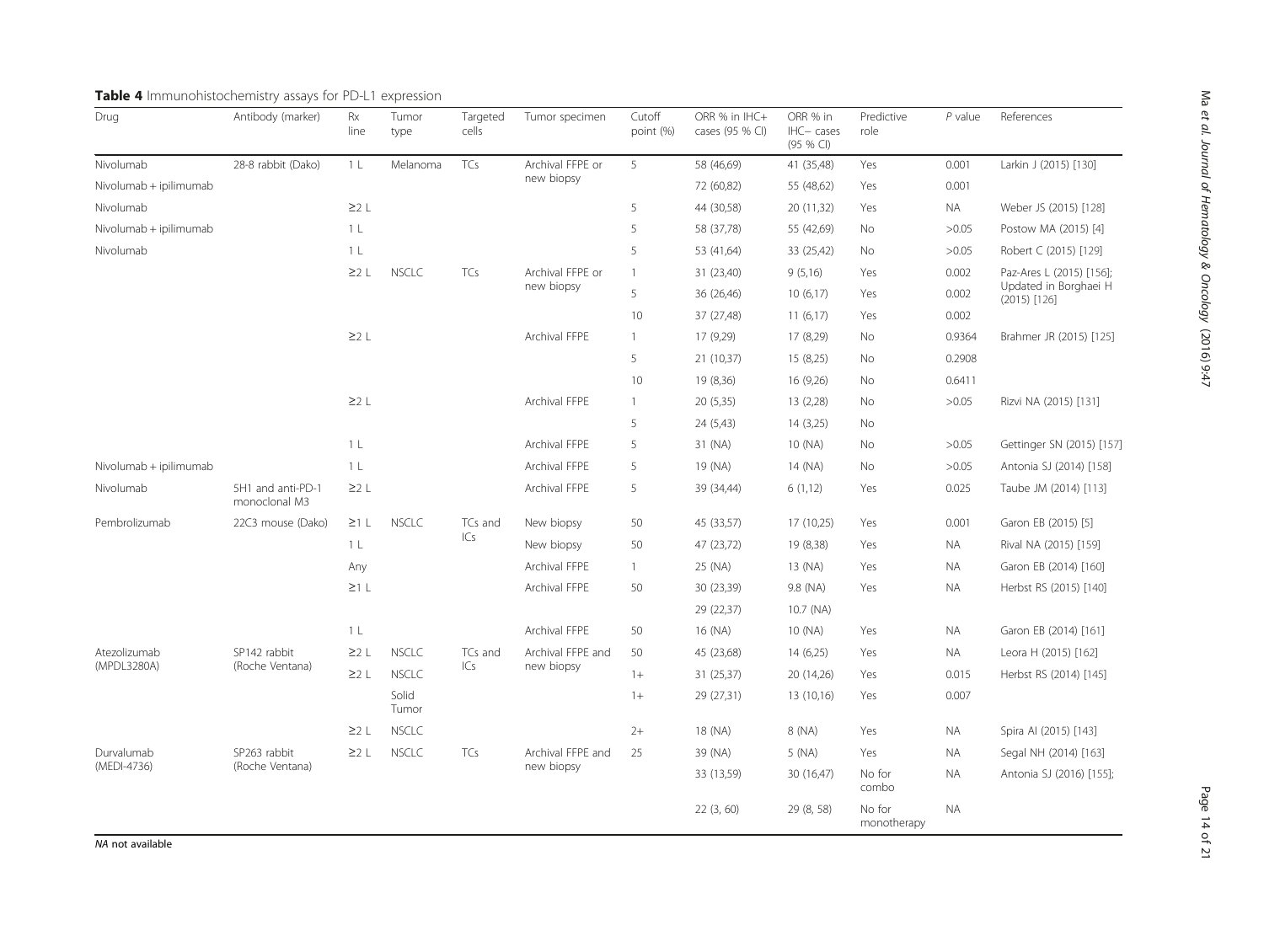proteins in humans. HLA-peptide complexes binding to T cell receptors could further define the specificity for epitopes and alleles [[87](#page-18-0)]. Recently, mass cytometry or CyTOF which replace the fluorescent labels with heavy metal ions is under investigation for its application in immune biomarker research [\[88\]](#page-18-0).

#### ELISA and protein microarray

Biomarkers in the blood have been pursued because specimens are easy to collect and assays are available for serial monitoring and quantitative measurements [\[89](#page-18-0)]. Enzymelinked immunoabsorbent assay (ELISA) is widely used to assess the production of soluble mediators such as cytokines, chemokines, and tumor antigen-specific antibodies in peripheral blood before and after treatment. Novel protein microarray technologies such as ProtoArray® are available to analyze the serological response of up to 9000 proteins simultaneously [\[90](#page-18-0)–[92](#page-18-0)].

#### **ELISPOT**

Enzyme-linked immunospot (ELISPOT) assays are robust and standardized tests that quantify both the frequency and function of T or B cells at the single cell level. Both PBMCs and isolated CD4<sup>+</sup> and CD8<sup>+</sup> T cell subsets could be stimulated by antigens and cultured in a 96-well plate with a nitrocellulose membrane coated with antibodies for cytokines of interest. These assays, such as the IFNγ ELISPOT, have gained increasing popularity for monitoring clinical trials and in basic research [\[93](#page-18-0)–[95\]](#page-18-0). Results from various clinical trials, including peptide and whole tumor cell vaccination and cytokine treatment, showed the suitability of the IFNγ ELISPOT assay for monitoring T cell response [\[96](#page-18-0)]. ELISPOT assays revealed that 75 % of melanoma patients vaccinated with antigenic peptide demonstrated specific immune responses [\[97](#page-18-0), [98\]](#page-18-0). Besides IFNγ, other cytokines such as IL-2, IL-5, IL-10, IL-17, granzyme B, TNF, and granulocyte-macrophage colony-stimulating factor (GM-CSF) are commonly measured by ELISPOT assays. It has been expanded to more than 2~3 parameters with the introduction of fluorescent dyes [[99\]](#page-18-0).

#### T cell or B cell receptor deep sequencing

To develop a robust, quantitative method with high reproducibility, Robins et al. [[100](#page-18-0)] uses a digital droplet PCR technique call a QuanTILfy assay. High-throughput quantitative sequencing of the rearranged TCR β genes uses the ImmunoSeq assay. The TCR loci undergo somatic gene rearrangements in the 52 variable (V), diversity (D), and 13 joining (J) regions of the β chain and variable (V) and joining (J) regions of α chain. There are 52 Vβ segments and 13 Jβ segments that can rearrange. With the right TaqMan probes-DNA from T cells can be easily identified with reference to total DNA, as was shown when purified human T cells were obtained from a healthy donor and then diluted and mixed with human lung fibroblasts at different ratios. This technique can also identify clonal expansion (the mark of the adaptive immune response). TCR deep sequencing has been used to show the correlation between TCR repertoire and clinical response to cancer immunotherapy in patients with melanoma or prostate cancer treated with ipilimumab [\[101](#page-18-0)]. Creation of a responder library for TCR repertoire will greatly advance the field, especially for genetically modified TCR cell transfer therapy.

#### WES for mutation load

The cancers that respond best to PD-1 inhibitors, such as advanced melanoma and NSCLC, are the tumor types that are genetically very complex with a high nonsynchronous mutation load. This discovery led to an interest in neoantigens (i.e., tumor-specific mutant antigens (TSMAs)) that are immunogenic [[102](#page-18-0)]. The advances in both affordable next-generation sequencing (NGS) technology and bioinformatics make it feasible to assess the full mutation load in individual tumors and to identify neoantigens by comparing WGS of tumor and normal tissues [\[103\]](#page-18-0). Computation prediction algorithms and the tandem mini-gene library allow for the evaluation of the immunogenicity of both CD4<sup>+</sup> and CD8<sup>+</sup> T cell neoepitopes. Mutation load and neoepitopes have been explored for their correlation with clinical outcomes in cancer patients treated with the PD-1/PD-L1 immune checkpoint blockade [[104](#page-18-0)–[107](#page-18-0)]. However, whole exome sequencing (WES) currently is not used in routine clinical practice. The role of tumor load assessed in targeted exome sequencing (TES) assays in predicting response to immune checkpoint inhibitors remains to be determined.

#### Genetic susceptibility

Genetic factors are known to modulate the immune response to a therapeutic protein product. In particular, some HLA haplotypes may predispose patients to developing either exceptional or undesirable antibody responses to immune checkpoint blockage therapies [[108](#page-19-0)]. If both are appropriate and feasible, HLA mapping studies may help define a subset of patients who are at increased risk. Moreover, genetic polymorphisms in cytokine genes may upregulate or downregulate immune responses [[109](#page-19-0)], which is why the FDA recommends that researchers evaluate the genetic factors that may modulate the immune response to a therapeutic protein. For example, the subset of patients who generate neutralizing antibodies to IFNβ products are more likely to possess distinct HLA haplotypes [[108\]](#page-19-0). Thus, knowledge of the heightened susceptibility of patients with such HLA haplotypes may guide us to prevent such responses or pursuit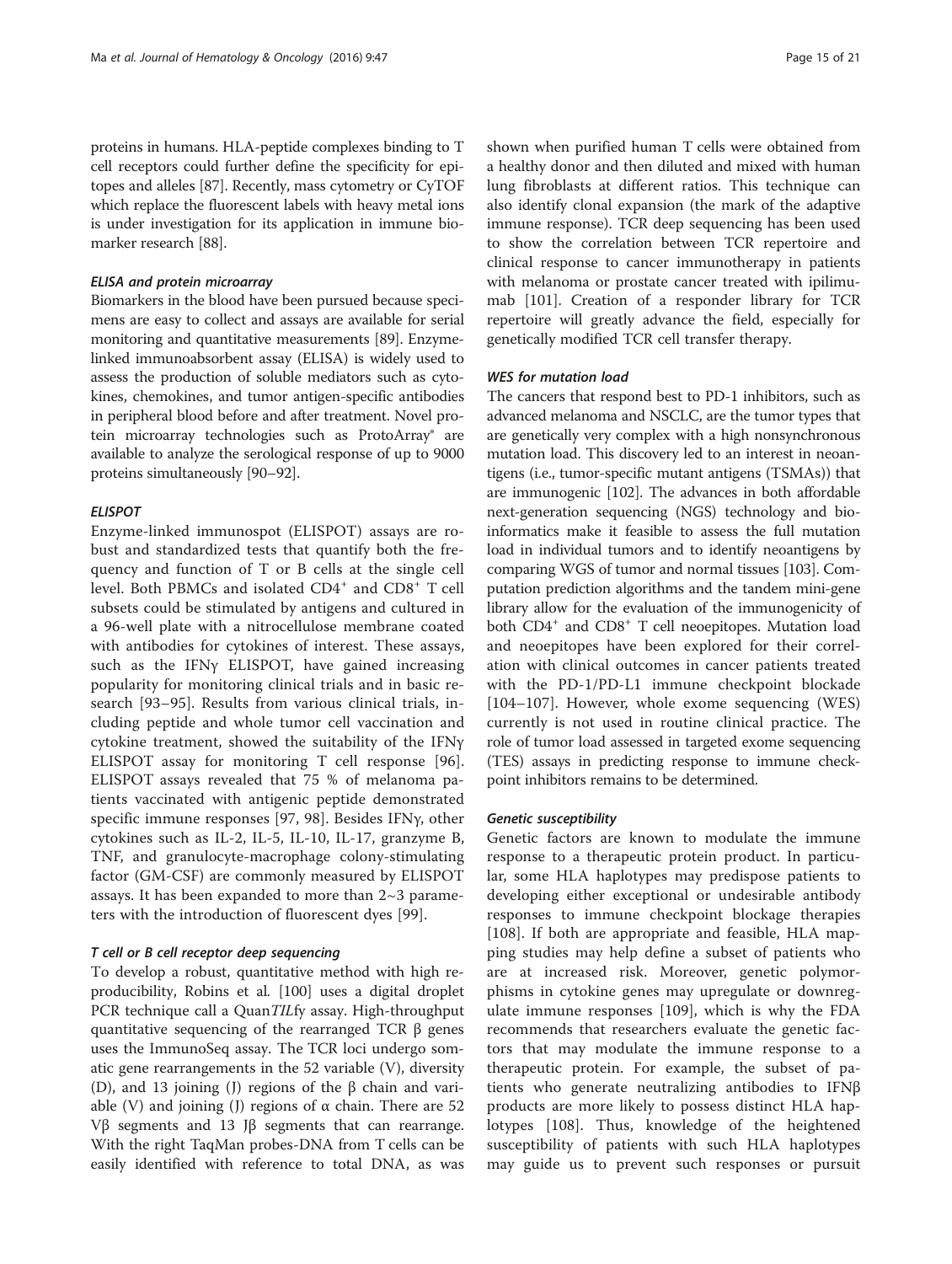other treatment options ([http://www.fda.gov/ucm/groups/](http://www.fda.gov/ucm/groups/fdagov-public/@fdagov-drugs-gen/documents/document/ucm338856.pdf) [fdagov-public/@fdagov-drugs-gen/documents/document/](http://www.fda.gov/ucm/groups/fdagov-public/@fdagov-drugs-gen/documents/document/ucm338856.pdf) [ucm338856.pdf](http://www.fda.gov/ucm/groups/fdagov-public/@fdagov-drugs-gen/documents/document/ucm338856.pdf) ).

# Tumor-derived immune biomarkers PD-L1 expression

Upregulation of PD-L1 expression level has been reported in many different cancer types (e.g., melanoma (40–100 %), NSCLC (35–95 %), and multiple myeloma (93 %)). High levels of PD-L1 expression have been linked to poor clinical outcomes [\[42](#page-17-0), [110](#page-19-0), [111\]](#page-19-0). Until now, anti-PD-L1 IHC on tumor specimens is the most commonly used biomarker for selecting patients who are likely to respond to treatments [[89](#page-18-0)]. Constitutively overexpressed PD-L1 in melanoma is associated with poor clinical outcome [\[112\]](#page-19-0). However, the PD-L1 overexpression in the context of CD8-positive cells is associated with a better prognosis [\[113](#page-19-0)]. Although PD-L1 IHC using the 22C3 antibody has been approved by the US FDA as the only predictive companion diagnostic for selecting NSCLC patients for pembrolizumab, tumor responses have been seen in low PD-L1-expressing tumors. Conflicting results have been reported with other PD-L1 antibodies and drugs. Table [4](#page-13-0) summarizes the reported data of PD-L1 IHC in current clinical trials.

Several tumor characteristics, such as a high mutation load, smoking-related tumors, and tumors with mismatch repair genes are associated with improved objective tumor response rate (ORR), durable clinical benefit (DCB), and PFS to immune checkpoint blockade antibodies. Notably, whole exome sequencing has revealed that a nonsynonymous mutation load of >200 per tumor correlates with clinical responses to PD-1 mAb in NSCLC, melanoma, and colorectal cancer with microsatellite instability (MSI; i.e., mutations in DNA mismatch repair genes) [\[114](#page-19-0)–[116\]](#page-19-0). Rizvi and his colleagues showed that mutation load correlates with improved ORR (63 versus 0 %), DCB (73 versus 13 %), and PFS (14.5 versus 3.7 months) [\[105\]](#page-18-0). Moreover, the efficacy was associated with a molecular smoking signature. The ORR was 56 and 17 % in transversion-high tumors and transversion-low tumors, respectively; the rate of DCB was 77 versus 22 %, respectively; and the PFS was also significantly longer in transversion-high tumors compared to transversion-low tumors. Efficacy was also connected with higher neoantigen burden, but additional genetic features are likely to play a role in determining the tumor response [[116](#page-19-0), [117\]](#page-19-0). Neoantigen-specific CD8+ T cell responses paralleled tumor regression in one responder, implying that anti-PD-1 therapy enhanced neoantigen-specific T cell reactivity [[118](#page-19-0)].

#### Immune cell-derived biomarkers

TIL cells have been shown to express significantly higher levels of PD-1 than T cells in normal tissue [\[119\]](#page-19-0). The

tumor microenvironment may secrete pro-inflammatory cytokines to upregulate the expression of PD-1 on TIL cells to ensure that they can respond to the high levels of PD-L1 expressed on the tumor [[120](#page-19-0)]. Preexisting CD8+ T cells distinctly located at the invasive tumor margin are associated with expression of the PD-1/PD-L1 immune inhibitory axis [\[121](#page-19-0)]. The proliferation of intratumoral CD8+ T cells directly correlated with radiographic reduction in tumor size in metastatic melanoma patients treated with pembrolizumab. Pretreatment samples obtained from responding patients showed higher numbers of CD8+ T cells, PD-1, and PD-L1-expressing cells at the invasive tumor margin and inside tumors, with a more clonal TCR repertoire. Using multivariate analysis, researchers established a predictive model based on CD8 expression at the invasive margin and validated the model in an independent cohort of 15 patients. Their findings indicate that tumor regression after PD-1 blockade requires preexisting CD8+ T cells that are negatively regulated by PD-1/PD-L1-mediated adaptive immune resistance. In addition, the tumor microenvironment can be dissected histopathologically in order to characterize spatial relationships between tumor and immune infiltrate, and transcriptional profiling assays can evaluate changes in gene expression in both the tumor and in lymphocytes [[122](#page-19-0)].

Given that TIL in the tumor microenvironment affects the prognosis of the tumor, a new TNM Immune system (TNM-I) system has been proposed and is currently being validated by an international consortium [[123](#page-19-0)]. Early studies suggest that activated T cells are not pharmacodynamic markers of nivolumab treatment [[124](#page-19-0)]. It remains to be determined whether nivolumab treatment increases CD8 effector memory cells in cancer patients. With technical advances, detection of CD8-positive, PD-1-positive T cells in the peripheral blood of melanoma patients receiving PD-1 inhibitors is feasible. Furthermore, the tumor-antigen specificities and TCR repertoires of the circulating and tumor-infiltrating CD8<sup>+</sup>PD-1<sup>+</sup> cells appeared similar [\[118](#page-19-0)].

#### **Conclusions**

The era of cancer immunotherapy has arrived. This major breakthrough in cancer treatment holds great promise for increasing cure rates for patients with various cancer types in multiple disease settings. Checkpoint blockade antibodies targeting CTLA-4, PD-1, and PD-L1 axis have demonstrated impressive and durable disease control and promising responses in patients with multiple tumor types. Despite these advances, only a subset of patients benefits from immune checkpoint blockade therapies, with some patients experiencing mechanismbased irAEs. Translational biomarker research is one way to overcome these limitations of therapy. Biomarkers play a critical role in understanding potential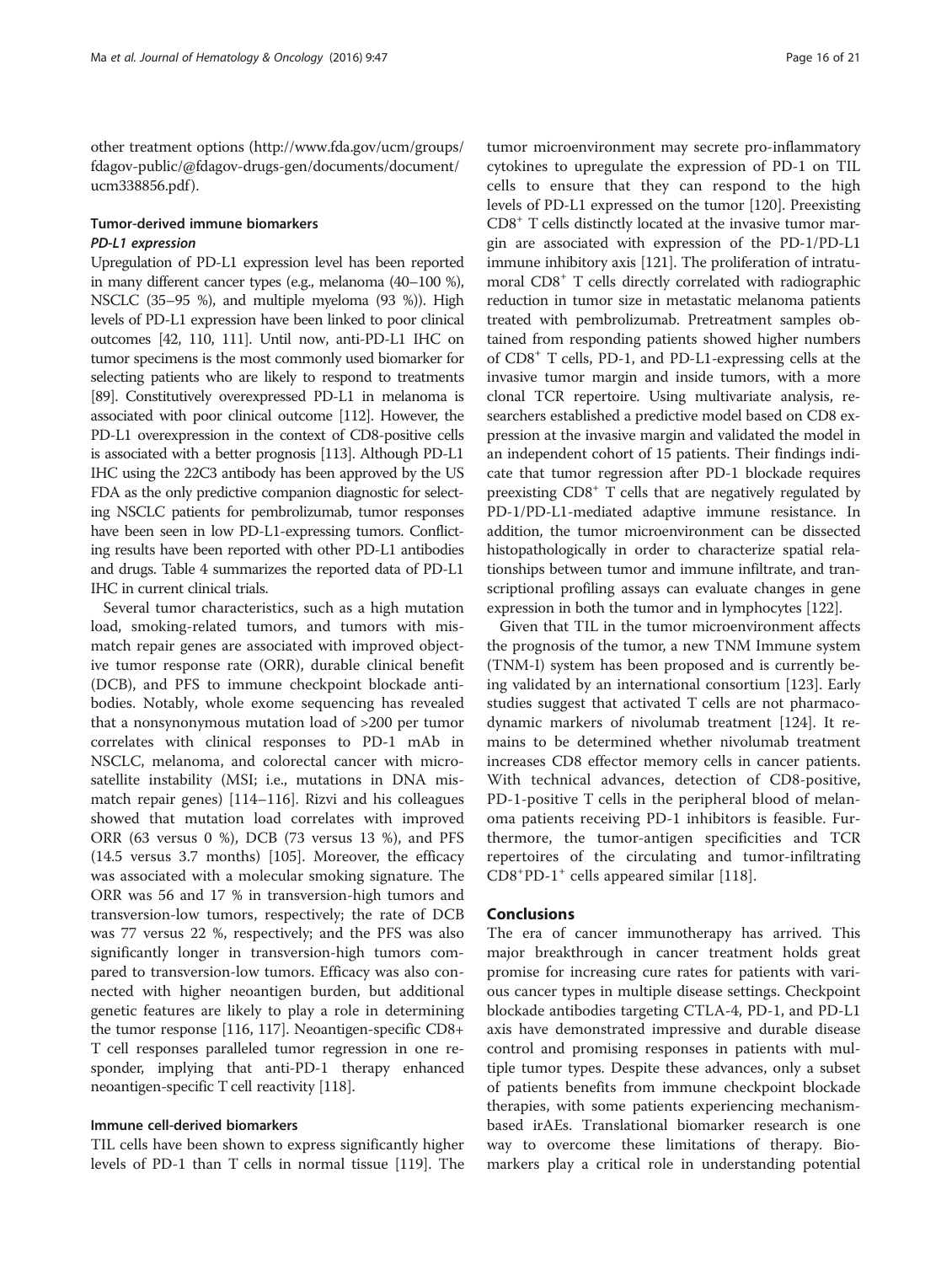<span id="page-16-0"></span>mechanisms of action in patients, identifying patients who are likely to respond to the growing list of cancer therapeutics and avoiding the irAEs. Several tumor-derived biomarkers have been reported from recent correlative studies including PD-L1 expression on tumor cells, high tumor mutational load, and neoantigens. In addition, several immune cell-derived biomarkers showed better correlation with the clinical outcomes. The presence of TILs in tumor microenvironments, increased PD-L1 expression on immune cells, and the ratio of effector  $CD8<sup>+</sup>$  T cells to FoxP3<sup>+</sup> regulatory T cells in tumors are some examples of markers for clinical outcomes. Future studies are warranted to harmonize companion diagnostics (such as PD-L1 IHC) for accurate clinical assessment and application of the class of PD-1/PD-L1 inhibitors. It is of importance to further evaluate mutation load as a potential biomarker and develop effective tumor antigen-specific T cell assays to differentiate immunogenic neoepitopes from putative ones. The advances in translational immune biomarker research are essential for personalized cancer immunotherapy as either monotherapy or combinational therapy.

#### Abbreviations

AKT, protein kinase B; APCs, antigen-presenting cells; BRAF, B-raf and v-raf murine sarcoma viral oncogene homologue B1; BTLA, B- and T-lymphocyte attenuator; CAMLs, cancer-associated macrophage-like cells; CEACAM, carcinoembryonic antigen-related cell adhesion molecule; CTCs, circulating tumor cells; CTL, cytotoxic T-lymphocytes; CTLA-4, cytotoxic T-lymphocyteassociated protein 4; DC, dendritic cell; DLT, dose-limiting toxicity; EGFR, epidermal growth factor receptor; ELISPOT, enzyme-linked immunospot assay; FFPE, formalin-fixed paraffin-embedded; GITR, glucocorticoid-induced tumor necrosis factor receptor; GM-CSF, granulocyte-macrophage colonystimulating factor; HLA, human leukocyte antigen; HVEM, herpes virus entry mediator; ICOS, inducible costimulators; IDO, indoleamin 2,3-dioxygenase; IHC, immunohistochemistry; IL-2R, IL-2 receptor; irAEs, immune-related adverse effects; JNK, c-Jun N-terminal kinase; LAG, lymphocyte-activation gene; MDSCs, myeloid-derived

suppressor cells; MEK/ERK, mitogen/extracellular signal regulated kinase; MHC, major histocompatibility complex; NGS, next-generation sequencing; NFKB, nuclear factor kappa-light-chain-enhancer of activated B cells; NSCLC, non-smallcell lung cancer; PBMCs, peripheral blood

mononuclear cells; PD-1, programed death-1; PD-L1, programed cell-death ligand 1; PI3K, phosphatidylinositol 3-kinase; q2w, every 2 weeks; q3w, every 3 weeks; q4w, every 4 weeks; QD, once daily; STAT, signal transducer and activator of transcription; Teff, effector T cell; TGF-β, transforming growth factor beta; TIGIT,

T cell immunoreceptor with Ig and ITIM domains; TIL, tumor-infiltrating lymphocytes; TIM-3, T cell immunoglobulin domain and mucin domain; TNF, tumor necrosis factors; Treg, regulatory T cells; TSMA, tumor-specific mutant antigen; VEGF, vascular endothelial growth factor; WES, whole exome sequencing

#### Acknowledgements

None.

#### Funding

None.

#### Availability of data and materials

The dataset supporting the conclusions of this article is included within the article.

#### Authors' contributions

WM, JY, and TL contributed to the conception and design of the study. WM, JY, and TL carried out the development of methodology. WM, JY, and TL analyzed and interpreted the data. WM, BMG, JY, and TL wrote, reviewed, revised, and approved the final submission of the study. All authors read and approved the final manuscript.

#### Competing interests

JY owns a TCR sequencing patent with Adaptive Biotechnologies.

#### Consent for publication

Not applicable.

#### Author details

<sup>1</sup> Division of Hematology & Oncology, Department of Internal Medicine, University of California Davis Comprehensive Cancer Center, University of California, Davis, School of Medicine, 4501 X Street, Suite 3016, Sacramento, CA 95817, USA. <sup>2</sup>VA Northern California Health Care System, 10535 Hospital Way, Mather, CA 95655, USA. <sup>3</sup>Former visiting medical student from School of Medicine, Peking University Health Science Center, No. 38 Xueyuan Road, Beijing 100191, China. <sup>4</sup>Immune Monitoring Core, Ludwig Center for Cancer Immunotherapy, Memorial Sloan Kettering Cancer Center, 1275 York Ave, Box 386, New York NY10065, USA. <sup>5</sup>Present address: Oncology Clinical Research, Merck Research Laboratories, Rahway NJ07065, USA.

#### Received: 11 March 2016 Accepted: 20 May 2016 Published online: 27 May 2016

#### References

- 1. Webster RM. The immune checkpoint inhibitors: where are we now? Nat Rev Drug Discov. 2014;13(12):883–4.
- 2. Wolchok JD, Hoos A, O'Day S, Weber JS, Hamid O, Lebbe C, et al. Guidelines for the evaluation of immune therapy activity in solid tumors: immunerelated response criteria. Clin Cancer Res. 2009;15(23):7412–20.
- 3. Hodi FS, Hwu WJ, Kefford R, Weber JS, Daud A, Hamid O, et al. Evaluation of immune-related response criteria and RECIST v1.1 in patients with advanced melanoma treated with pembrolizumab. J Clin Oncol. 2016;34(13):1510–7.
- 4. Postow MA, Chesney J, Pavlick AC, Robert C, Grossmann K, McDermott D, et al. Nivolumab and ipilimumab versus ipilimumab in untreated melanoma. N Engl J Med. 2015;372(21):2006–17.
- 5. Garon EB, Rizvi NA, Hui R, Leighl N, Balmanoukian AS, Eder JP, et al. Pembrolizumab for the treatment of non-small-cell lung cancer. N Engl J Med. 2015;372(21):2018–28.
- 6. Smith AD, Roda D, Yap TA. Strategies for modern biomarker and drug development in oncology. J Hematol Oncol. 2014;7:70.
- 7. Pico de Coana Y, Choudhury A, Kiessling R. Checkpoint blockade for cancer therapy: revitalizing a suppressed immune system. Trends Mol Med. 2015; 21(8):482–91.
- 8. Sharma P, Allison JP. Immune checkpoint targeting in cancer therapy: toward combination strategies with curative potential. Cell. 2015;161(2):205–14.
- 9. Ruffell B, Coussens LM. Macrophages and therapeutic resistance in cancer. Cancer Cell. 2015;27(4):462–72.
- 10. Coffelt SB, de Visser KE. Immune-mediated mechanisms influencing the efficacy of anticancer therapies. Trends Immunol. 2015;36(4):198–216.
- 11. Woo SR, Corrales L, Gajewski TF. The STING pathway and the T cell-inflamed tumor microenvironment. Trends Immunol. 2015;36(4):250–6.
- 12. Goel G, Sun W. Advances in the management of gastrointestinal cancers—an upcoming role of immune checkpoint blockade. J Hematol Oncol. 2015;8:86.
- 13. Chen DS, Irving BA, Hodi FS. Molecular pathways: next-generation immunotherapy—inhibiting programmed death-ligand 1 and programmed death-1. Clin Cancer Res. 2012;18(24):6580–7.
- 14. Topalian SL, Weiner GJ, Pardoll DM. Cancer immunotherapy comes of age. J Clin Oncol. 2011;29(36):4828–36.
- 15. Dunn GP, Old LJ, Schreiber RD. The three Es of cancer immunoediting. Annu Rev Immunol. 2004;22:329–60.
- 16. Hacohen N, Fritsch EF, Carter TA, Lander ES, Wu CJ. Getting personal with neoantigen-based therapeutic cancer vaccines. Cancer Immunol Res. 2013;1(1):11–5.
- 17. Kim R, Emi M, Tanabe K. Cancer immunoediting from immune surveillance to immune escape. Immunology. 2007;121(1):1–14.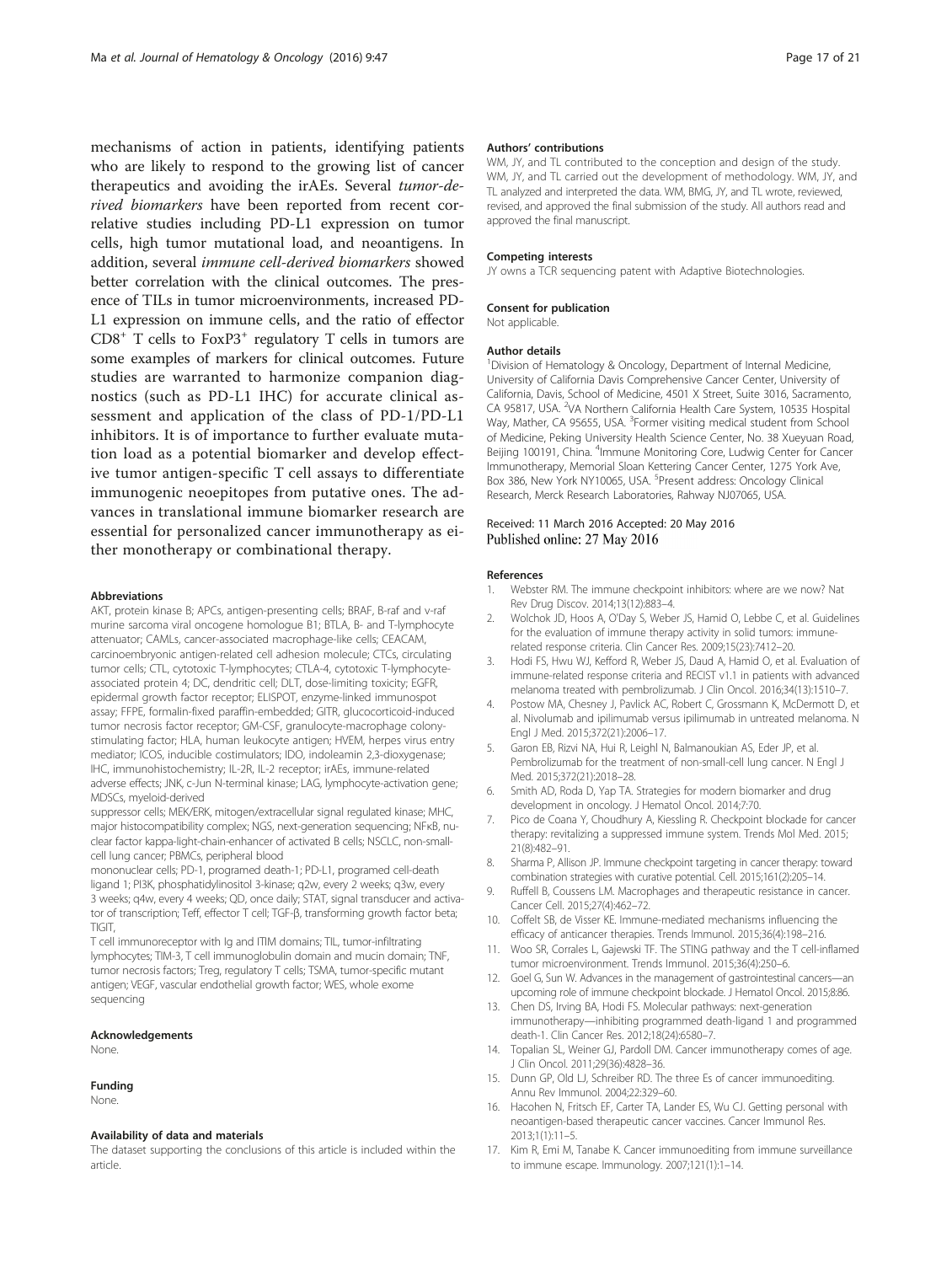- <span id="page-17-0"></span>18. Stewart TJ, Abrams SI. How tumours escape mass destruction. Oncogene. 2008;27(45):5894–903.
- 19. Terme M, Pernot S, Marcheteau E, Sandoval F, Benhamouda N, Colussi O, et al. VEGFA-VEGFR pathway blockade inhibits tumor-induced regulatory T-cell proliferation in colorectal cancer. Cancer Res. 2013;73(2):539–49.
- 20. Barber DL, Wherry EJ, Masopust D, Zhu B, Allison JP, Sharpe AH, et al. Restoring function in exhausted CD8 T cells during chronic viral infection. Nature. 2006;439(7077):682–7.
- 21. Kim PS, Ahmed R. Features of responding T cells in cancer and chronic infection. Curr Opin Immunol. 2010;22(2):223–30.
- 22. Bertrand A, Kostine M, Barnetche T, Truchetet ME, Schaeverbeke T. Immune related adverse events associated with anti-CTLA-4 antibodies: systematic review and meta-analysis. BMC Med. 2015;13:211.
- 23. Corsello SM, Barnabei A, Marchetti P, De Vecchis L, Salvatori R, Torino F. Endocrine side effects induced by immune checkpoint inhibitors. J Clin Endocrinol Metab. 2013;98(4):1361–75.
- 24. Johnson DB, Sullivan RJ, Ott PA, Carlino MS, Khushalani NI, Ye F, et al. Ipilimumab therapy in patients with advanced melanoma and preexisting autoimmune disorders. JAMA Oncol. 2016;2(2):234–40.
- 25. Keir ME, Butte MJ, Freeman GJ, Sharpe AH. PD-1 and its ligands in tolerance and immunity. Annu Rev Immunol. 2008;26:677–704.
- 26. Dorfman DM, Brown JA, Shahsafaei A, Freeman GJ. Programmed death-1 (PD-1) is a marker of germinal center-associated T cells and
- angioimmunoblastic T-cell lymphoma. Am J Surg Pathol. 2006;30(7):802–10. 27. Ohaegbulam KC, Assal A, Lazar-Molnar E, Yao Y, Zang X. Human cancer
- immunotherapy with antibodies to the PD-1 and PD-L1 pathway. Trends Mol Med. 2015;21(1):24–33. 28. Yamazaki T, Akiba H, Iwai H, Matsuda H, Aoki M, Tanno Y, et al. Expression
- of programmed death 1 ligands by murine T cells and APC. J Immunol. 2002;169(10):5538–45.
- 29. Eppihimer MJ, Gunn J, Freeman GJ, Greenfield EA, Chernova T, Erickson J, et al. Expression and regulation of the PD-L1 immunoinhibitory molecule on microvascular endothelial cells. Microcirculation. 2002;9(2):133–45.
- 30. Schreiner B, Mitsdoerffer M, Kieseier BC, Chen L, Hartung HP, Weller M, et al. Interferon-beta enhances monocyte and dendritic cell expression of B7-H1 (PD-L1), a strong inhibitor of autologous T-cell activation: relevance for the immune modulatory effect in multiple sclerosis. J Neuroimmunol. 2004; 155(1-2):172–82.
- 31. Formenti SC, Demaria S. Combining radiotherapy and cancer immunotherapy: a paradigm shift. J Natl Cancer Inst. 2013;105(4):256–65.
- 32. Twyman-Saint Victor C, Rech AJ, Maity A, Rengan R, Pauken KE, Stelekati E, et al. Radiation and dual checkpoint blockade activate non-redundant immune mechanisms in cancer. Nature. 2015;520(7547):373–7.
- 33. Daly ME, Monjazeb AM, Kelly K. Clinical trials integrating immunotherapy and radiation for non-small-cell lung cancer. J Thorac Oncol. 2015;10(12):1685–93.
- 34. Ramakrishnan R, Assudani D, Nagaraj S, Hunter T, Cho HI, Antonia S, et al. Chemotherapy enhances tumor cell susceptibility to CTL-mediated killing during cancer immunotherapy in mice. J Clin Invest. 2010;120(4):1111–24.
- 35. Zitvogel L, Galluzzi L, Smyth MJ, Kroemer G. Mechanism of action of conventional and targeted anticancer therapies: reinstating immunosurveillance. Immunity. 2013;39(1):74–88.
- 36. Ma Y, Adjemian S, Mattarollo SR, Yamazaki T, Aymeric L, Yang H, et al. Anticancer chemotherapy-induced intratumoral recruitment and differentiation of antigen-presenting cells. Immunity. 2013;38(4):729–41.
- 37. Vincent J, Mignot G, Chalmin F, Ladoire S, Bruchard M, Chevriaux A, et al. 5-Fluorouracil selectively kills tumor-associated myeloid-derived suppressor cells resulting in enhanced T cell-dependent antitumor immunity. Cancer Res. 2010;70(8):3052–61.
- 38. Kanterman J, Sade-Feldman M, Biton M, Ish-Shalom E, Lasry A, Goldshtein A, et al. Adverse immunoregulatory effects of 5FU and CPT11 chemotherapy on myeloid-derived suppressor cells and colorectal cancer outcomes. Cancer Res. 2014;74(21):6022–35.
- 39. Butte MJ, Keir ME, Phamduy TB, Sharpe AH, Freeman GJ. Programmed death-1 ligand 1 interacts specifically with the B7-1 costimulatory molecule to inhibit T cell responses. Immunity. 2007;27(1):111–22.
- 40. Benson Jr DM, Bakan CE, Mishra A, Hofmeister CC, Efebera Y, Becknell B, et al. The PD-1/PD-L1 axis modulates the natural killer cell versus multiple myeloma effect: a therapeutic target for CT-011, a novel monoclonal anti-PD-1 antibody. Blood. 2010;116(13):2286–94.
- 41. Iwai Y, Ishida M, Tanaka Y, Okazaki T, Honjo T, Minato N. Involvement of PD-L1 on tumor cells in the escape from host immune system and tumor

immunotherapy by PD-L1 blockade. Proc Natl Acad Sci U S A. 2002;99(19): 12293–7.

- 42. Liu J, Hamrouni A, Wolowiec D, Coiteux V, Kuliczkowski K, Hetuin D, et al. Plasma cells from multiple myeloma patients express B7-H1 (PD-L1) and increase expression after stimulation with IFN-{gamma} and TLR ligands via a MyD88-, TRAF6-, and MEK-dependent pathway. Blood. 2007;110(1):296–304.
- 43. Topalian SL, Drake CG, Pardoll DM. Immune checkpoint blockade: a common denominator approach to cancer therapy. Cancer Cell. 2015;27(4):450–61.
- 44. Skoulidis F, Byers LA, Diao L, Papadimitrakopoulou VA, Tong P, Izzo J, et al. Co-occurring genomic alterations define major subsets of KRAS-mutant lung adenocarcinoma with distinct biology, immune profiles, and therapeutic vulnerabilities. Cancer Discov. 2015;5(8):860–77.
- 45. Chen N, Fang W, Zhan J, Hong S, Tang Y, Kang S, et al. Upregulation of PD-L1 by EGFR activation mediates the immune escape in EGFR-driven NSCLC: implication for optional immune targeted therapy for NSCLC patients with EGFR mutation. J Thorac Oncol. 2015;10(6):910–23.
- 46. Azuma K, Ota K, Kawahara A, Hattori S, Iwama E, Harada T, et al. Association of PD-L1 overexpression with activating EGFR mutations in surgically resected nonsmall-cell lung cancer. Ann Oncol. 2014;25(10):1935–40.
- 47. Ota K, Azuma K, Kawahara A, Hattori S, Iwama E, Tanizaki J, et al. Induction of PD-L1 expression by the EML4-ALK oncoprotein and downstream signaling pathways in non-small cell lung cancer. Clin Cancer Res. 2015; 21(17):4014–21.
- 48. Lastwika KJ, Wilson 3rd W, Li QK, Norris J, Xu H, Ghazarian SR, et al. Control of PD-L1 expression by oncogenic activation of the AKT-mTOR pathway in non-small cell lung cancer. Cancer Res. 2016;76(2):227–38.
- 49. Lou Y, Diao L, Parra Cuentas ER, Denning WL, Chen L, Fan YH, et al. Epithelial-mesenchymal transition is associated with a distinct tumor microenvironment including elevation of inflammatory signals and multiple immune checkpoints in lung adenocarcinoma. Clin Cancer Res. 2016. doi:[10.1158/1078-0432.CCR-15-1434](http://dx.doi.org/10.1158/1078-0432.CCR-15-1434).
- 50. Ribas A. Adaptive immune resistance: how cancer protects from immune attack. Cancer Discov. 2015;5(9):915–9.
- 51. Spranger S, Koblish HK, Horton B, Scherle PA, Newton R, Gajewski TF. Mechanism of tumor rejection with doublets of CTLA-4, PD-1/PD-L1, or IDO blockade involves restored IL-2 production and proliferation of CD8(+) T cells directly within the tumor microenvironment. J Immunother Cancer. 2014;2:3.
- 52. Gatalica Z, Snyder C, Maney T, Ghazalpour A, Holterman DA, Xiao N, et al. Programmed cell death 1 (PD-1) and its ligand (PD-L1) in common cancers and their correlation with molecular cancer type. Cancer Epidemiol Biomarkers Prev. 2014;23(12):2965–70.
- 53. Okiyama N, Katz SI. Programmed cell death 1 (PD-1) regulates the effector function of CD8 T cells via PD-L1 expressed on target keratinocytes. J Autoimmun. 2014;53:1–9.
- 54. Hino R, Kabashima K, Kato Y, Yagi H, Nakamura M, Honjo T, et al. Tumor cell expression of programmed cell death-1 ligand 1 is a prognostic factor for malignant melanoma. Cancer. 2010;116(7):1757–66.
- 55. Blackburn SD, Shin H, Haining WN, Zou T, Workman CJ, Polley A, et al. Coregulation of CD8+ T cell exhaustion by multiple inhibitory receptors during chronic viral infection. Nat Immunol. 2009;10(1):29–37.
- 56. Nishimura H, Nose M, Hiai H, Minato N, Honjo T. Development of lupus-like autoimmune diseases by disruption of the PD-1 gene encoding an ITIM motif-carrying immunoreceptor. Immunity. 1999;11(2):141–51.
- 57. Nishimura H, Okazaki T, Tanaka Y, Nakatani K, Hara M, Matsumori A, et al. Autoimmune dilated cardiomyopathy in PD-1 receptor-deficient mice. Science. 2001;291(5502):319–22.
- 58. Curiel TJ, Wei S, Dong H, Alvarez X, Cheng P, Mottram P, et al. Blockade of B7-H1 improves myeloid dendritic cell-mediated antitumor immunity. Nat Med. 2003;9(5):562–7.
- 59. Hirano F, Kaneko K, Tamura H, Dong H, Wang S, Ichikawa M, et al. Blockade of B7-H1 and PD-1 by monoclonal antibodies potentiates cancer therapeutic immunity. Cancer Res. 2005;65(3):1089–96.
- 60. Curran MA, Montalvo W, Yagita H, Allison JP. PD-1 and CTLA-4 combination blockade expands infiltrating T cells and reduces regulatory T and myeloid cells within B16 melanoma tumors. Proc Natl Acad Sci U S A. 2010;107(9):4275–80.
- 61. Woo SR, Turnis ME, Goldberg MV, Bankoti J, Selby M, Nirschl CJ, et al. Immune inhibitory molecules LAG-3 and PD-1 synergistically regulate T-cell function to promote tumoral immune escape. Cancer Res. 2012;72(4):917–27.
- 62. Tsai KK, Daud AI. Nivolumab plus ipilimumab in the treatment of advanced melanoma. J Hematol Oncol. 2015;8(1):123.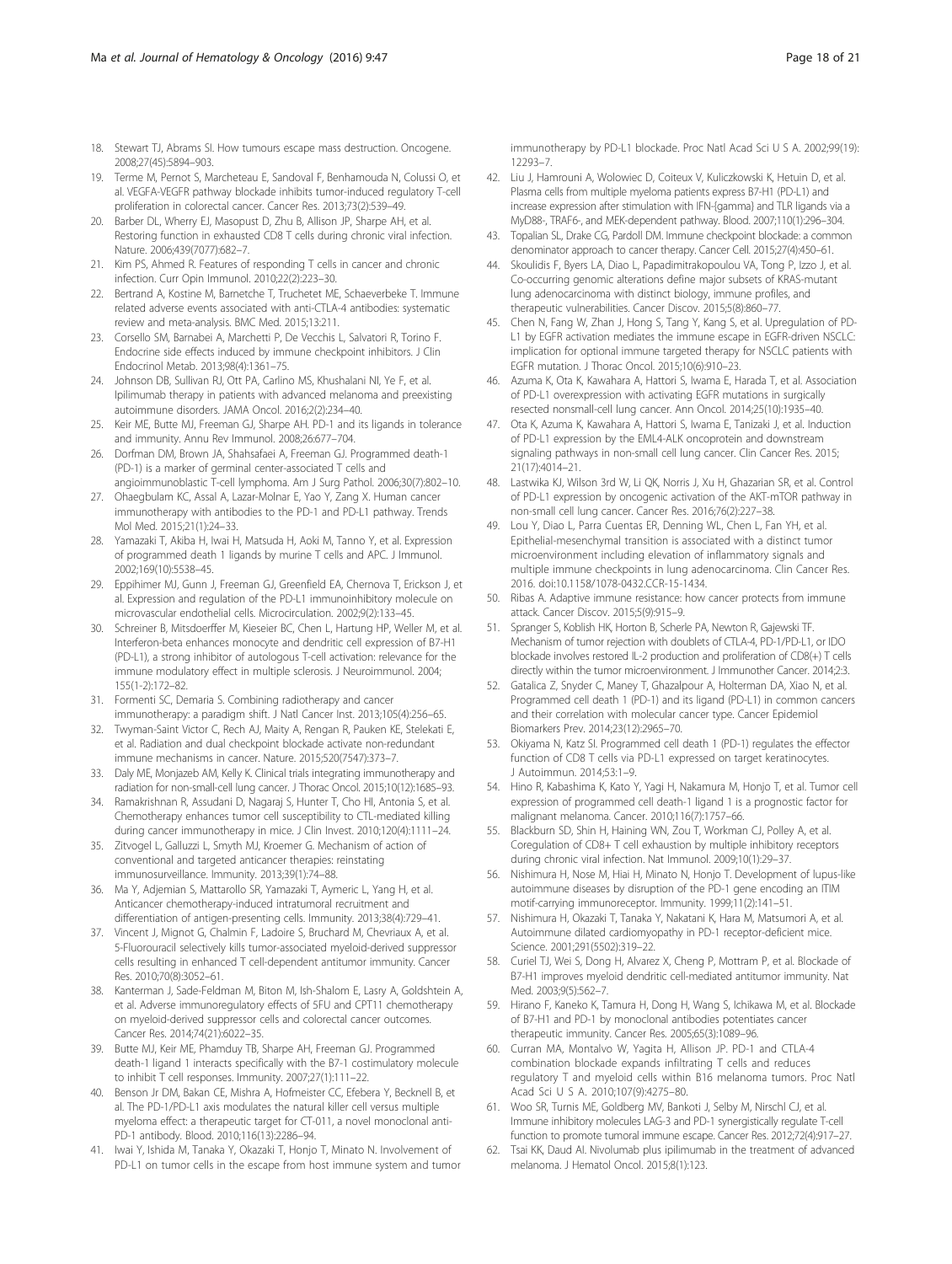- <span id="page-18-0"></span>63. Massi D, Brusa D, Merelli B, Ciano M, Audrito V, Serra S, et al. PD-L1 marks a subset of melanomas with a shorter overall survival and distinct genetic and morphological characteristics. Ann Oncol. 2014;25(12):2433–42.
- 64. Wong RM, Scotland RR, Lau RL, Wang C, Korman AJ, Kast WM, et al. Programmed death-1 blockade enhances expansion and functional capacity of human melanoma antigen-specific CTLs. Int Immunol. 2007;19(10):1223–34.
- 65. Wang W, Lau R, Yu D, Zhu W, Korman A, Weber J. PD1 blockade reverses the suppression of melanoma antigen-specific CTL by CD4+ CD25(Hi) regulatory T cells. Int Immunol. 2009;21(9):1065–77.
- 66. Charlton JJ, Chatzidakis I, Tsoukatou D, Boumpas DT, Garinis GA, Mamalaki C. Programmed death-1 shapes memory phenotype CD8 T cell subsets in a cellintrinsic manner. J Immunol. 2013;190(12):6104–14.
- 67. Topalian SL, Sznol M, McDermott DF, Kluger HM, Carvajal RD, Sharfman WH, et al. Survival, durable tumor remission, and long-term safety in patients with advanced melanoma receiving nivolumab. J Clin Oncol. 2014;32(10):1020–30.
- 68. MERCK. FDA approves KEYTRUDA® (pembrolizumab) for the treatment of patients with metastatic non-small cell lung cancer whose tumors express PD-L1 with disease progression on or after platinum-containing chemotherapy. 2015. [http://www.mercknewsroom.com/news-release/prescription-medicine](http://www.mercknewsroom.com/news-release/prescription-medicine-news/fda-approves-keytruda-pembrolizumab-treatment-patients-metas)[news/fda-approves-keytruda-pembrolizumab-treatment-patients-metas.](http://www.mercknewsroom.com/news-release/prescription-medicine-news/fda-approves-keytruda-pembrolizumab-treatment-patients-metas)
- 69. Fox BA, Schendel DJ, Butterfield LH, Aamdal S, Allison JP, Ascierto PA, et al. Defining the critical hurdles in cancer immunotherapy. J Transl Med. 2011;9:214.
- 70. Butterfield LH, Disis ML, Khleif SN, Balwit JM, Marincola FM. Immunooncology biomarkers 2010 and beyond: perspectives from the iSBTc/SITC biomarker task force. J Transl Med. 2010;8:130.
- 71. Bedognetti D, Balwit JM, Wang E, Disis ML, Britten CM, Delogu LG, et al. SITC/iSBTc cancer immunotherapy biomarkers resource document: online resources and useful tools—a compass in the land of biomarker discovery. J Transl Med. 2011;9:155.
- 72. Yuan J, Hegde PS, Clynes R, Foukas PG, Harari A, Kleen TO, et al. Novel technologies and emerging biomarkers for personalized cancer immunotherapy. J Immunother Cancer. 2016;4:3.
- 73. Hansen AR, Siu LL. PD-L1 testing in cancer: challenges in companion diagnostic development. JAMA Oncol. 2016;2(1):15–6.
- 74. Ratcliffe MJ, Sharpe A, Midha A, Barker C, Scorer P, Walker J. A comparative study of PD-L1 diagnostic assays and the classification of patients at PD-L1 positive and PD-L1 negative [abstract]. In: Proceedings of the 107th Annual Meeting of the American Association for Cancer Research; 2016 Apr 16-20. New Orleans, LA Philadelphia (PA): AACR; 2016. Abstract nr LB-094.
- 75. Gandini S, Massi D, Mandala M. PD-L1 expression in cancer patients receiving anti PD-1/PD-L1 antibodies: a systematic review and meta-analysis. Crit Rev Oncol Hematol. 2016;100:88–98.
- 76. Leffers N, Gooden MJ, de Jong RA, Hoogeboom BN, ten Hoor KA, Hollema H, et al. Prognostic significance of tumor-infiltrating T-lymphocytes in primary and metastatic lesions of advanced stage ovarian cancer. Cancer Immunol Immunother. 2009;58(3):449–59.
- 77. Hwang WT, Adams SF, Tahirovic E, Hagemann IS, Coukos G. Prognostic significance of tumor-infiltrating T cells in ovarian cancer: a meta-analysis. Gynecol Oncol. 2012;124(2):192–8.
- 78. Erdag G, Schaefer JT, Smolkin ME, Deacon DH, Shea SM, Dengel LT, et al. Immunotype and immunohistologic characteristics of tumor-infiltrating immune cells are associated with clinical outcome in metastatic melanoma. Cancer Res. 2012;72(5):1070–80.
- 79. Feng Z, Puri S, Moudgil T, Wood W, Hoyt CC, Wang C, et al. Multispectral imaging of formalin-fixed tissue predicts ability to generate tumor-infiltrating lymphocytes from melanoma. J Immunother Cancer. 2015;3:47.
- 80. Stack EC, Wang C, Roman KA, Hoyt CC. Multiplexed immunohistochemistry, imaging, and quantitation: a review, with an assessment of Tyramide signal amplification, multispectral imaging and multiplex analysis. Methods. 2014; 70(1):46–58.
- 81. Ichihara F, Kono K, Takahashi A, Kawaida H, Sugai H, Fujii H. Increased populations of regulatory T cells in peripheral blood and tumor-infiltrating lymphocytes in patients with gastric and esophageal cancers. Clin Cancer Res. 2003;9(12):4404–8.
- 82. Basu S, Campbell HM, Dittel BN, Ray A. Purification of specific cell population by fluorescence activated cell sorting (FACS). J Vis Exp. 2010(41): e1546. doi[:10.3791/1546](http://dx.doi.org/10.3791/1546).
- 83. Zaritskaya L, Shurin MR, Sayers TJ, Malyguine AM. New flow cytometric assays for monitoring cell-mediated cytotoxicity. Expert Rev Vaccines. 2010; 9(6):601–16.
- 84. Yuan J, Gnjatic S, Li H, Powel S, Gallardo HF, Ritter E, et al. CTLA-4 blockade enhances polyfunctional NY-ESO-1 specific T cell responses in metastatic melanoma patients with clinical benefit. Proc Natl Acad Sci U S A. 2008; 105(51):20410–5.
- 85. Attig S, Price L, Janetzki S, Kalos M, Pride M, McNeil L, et al. A critical assessment for the value of markers to gate-out undesired events in HLApeptide multimer staining protocols. J Transl Med. 2011;9:108.
- 86. McNeil LK, Price L, Britten CM, Jaimes M, Maecker H, Odunsi K, et al. A harmonized approach to intracellular cytokine staining gating: results from an international multiconsortia proficiency panel conducted by the cancer immunotherapy consortium (CIC/CRI). Cytometry A. 2013;83(8):728–38.
- 87. Vales-Gomez M, Reyburn HT, Erskine RA, Lopez-Botet M, Strominger JL. Kinetics and peptide dependency of the binding of the inhibitory NK receptor CD94/NKG2-A and the activating receptor CD94/NKG2-C to HLA-E. EMBO J. 1999;18(15):4250–60.
- 88. Maecker HT, Harari A. Immune monitoring technology primer: flow and mass cytometry. J Immunother Cancer. 2015;3:44.
- 89. Kerr KM, Tsao MS, Nicholson AG, Yatabe Y, Wistuba II, Hirsch FR, et al. Programmed death-ligand 1 immunohistochemistry in lung cancer: in what state is this art? J Thorac Oncol. 2015;10(7):985–9.
- 90. Gnjatic S, Ritter E, Buchler MW, Giese NA, Brors B, Frei C, et al. Seromic profiling of ovarian and pancreatic cancer. Proc Natl Acad Sci U S A. 2010; 107(11):5088–93.
- 91. Yuan J, Wang E, Fox BA. Immune monitoring technology primer: protein microarray ('seromics'). J Immunother Cancer. 2016;4:2.
- 92. Inc. TFS. General information, technology overview, and applications using the ProtoArray® Human Protein Microarray. ProtoArray® Applications Guide. 2015. [https://tools.thermofisher.com/content/sfs/manuals/protoarray\\_](https://tools.thermofisher.com/content/sfs/manuals/protoarray_applicationsguide_man.pdf) [applicationsguide\\_man.pdf](https://tools.thermofisher.com/content/sfs/manuals/protoarray_applicationsguide_man.pdf).
- 93. Janetzki S, Price L, Schroeder H, Britten CM, Welters MJ, Hoos A. Guidelines for the automated evaluation of Elispot assays. Nat Protoc. 2015;10(7):1098–115.
- 94. Malyguine AM, Strobl S, Dunham K, Shurin MR, Sayers TJ. ELISPOT assay for monitoring cytotoxic T lymphocytes (CTL) activity in cancer vaccine clinical trials. Cells. 2012;1(2):111–26.
- 95. Janetzki S, Panageas KS, Ben-Porat L, Boyer J, Britten CM, Clay TM, et al. Results and harmonization guidelines from two large-scale international Elispot proficiency panels conducted by the cancer vaccine consortium (CVC/SVI). Cancer Immunol Immunother. 2008;57(3):303–15.
- 96. Butterfield LH, Buffo MJ. Immunologic monitoring of cancer vaccine trials using the ELISPOT assay. Methods Mol Biol. 2014;1102:71–82.
- 97. Gabrielsson S, Brichard V, Dhellin O, Dorval T, Bonnerot C. IFN-gamma responses in peptide-treated melanoma patients measured by an ELISPOT assay using allogeneic dendritic cells. Anticancer Res. 2004;24(1):171–7.
- 98. Scheibenbogen C, Lee KH, Stevanovic S, Witzens M, Willhauck M, Waldmann V, et al. Analysis of the T cell response to tumor and viral peptide antigens by an IFNgamma-ELISPOT assay. Int J Cancer. 1997;71(6):932–6.
- Janetzki S. Immune monitoring technology primer: the enzyme-linked immunospot (Elispot) and fluorospot assay. J Immunother Cancer. 2015;3:30.
- 100. Robins HS, Ericson NG, Guenthoer J, O'Briant KC, Tewari M, Drescher CW, et al. Digital genomic quantification of tumor-infiltrating lymphocytes. Sci Transl Med. 2013;5(214):214ra169.
- 101. Cha E, Klinger M, Hou Y, Cummings C, Ribas A, Faham M, et al. Improved survival with T cell clonotype stability after anti-CTLA-4 treatment in cancer patients. Sci Transl Med. 2014;6(238):238ra270.
- 102. Schumacher TN, Schreiber RD. Neoantigens in cancer immunotherapy. Science. 2015;348(6230):69–74.
- 103. Gubin MM, Artyomov MN, Mardis ER, Schreiber RD. Tumor neoantigens: building a framework for personalized cancer immunotherapy. J Clin Invest. 2015;125(9):3413–21.
- 104. Snyder A, Makarov V, Merghoub T, Yuan J, Zaretsky JM, Desrichard A, et al. Genetic basis for clinical response to CTLA-4 blockade in melanoma. N Engl J Med. 2014;371(23):2189–99.
- 105. Rizvi NA, Hellmann MD, Snyder A, Kvistborg P, Makarov V, Havel JJ, et al. Cancer immunology. Mutational landscape determines sensitivity to PD-1 blockade in non-small cell lung cancer. Science. 2015; 348(6230):124–8.
- 106. Hugo W, Zaretsky JM, Sun L, Song C, Moreno BH, Hu-Lieskovan S, et al. Genomic and transcriptomic features of response to anti-PD-1 therapy in metastatic melanoma. Cell. 2016;165(1):35–44.
- 107. Bouffet E, Larouche V, Campbell BB, Merico D, de Borja R, Aronson M, et al. Immune checkpoint inhibition for hypermutant glioblastoma multiforme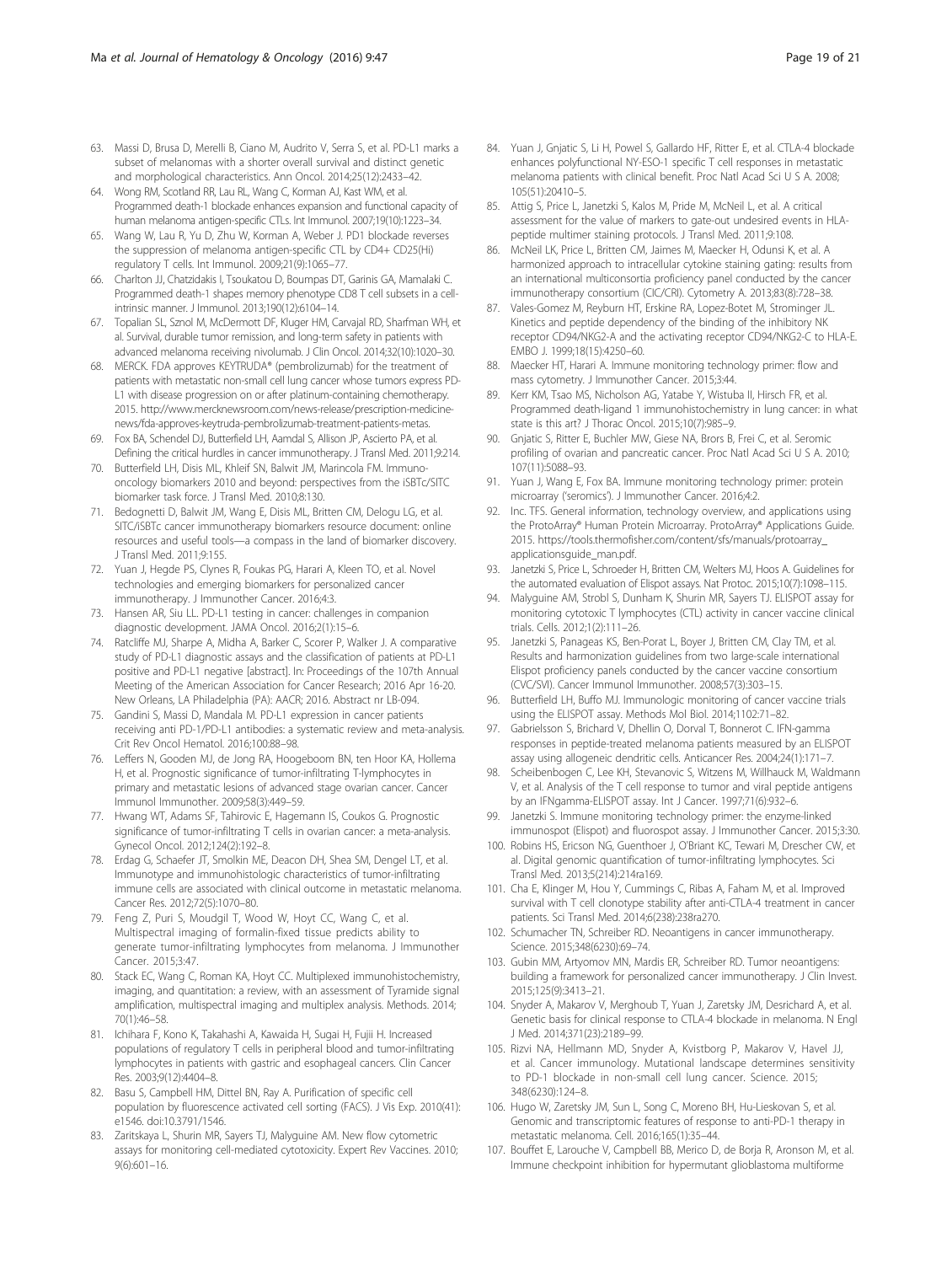<span id="page-19-0"></span>resulting from germline biallelic mismatch repair deficiency. J Clin Oncol. 2016. doi: [10.1200/JCO.2016.66.6552](http://dx.doi.org/10.1200/JCO.2016.66.6552).

- 108. Hoffmann S, Cepok S, Grummel V, Lehmann-Horn K, Hackermuller J, Stadler PF, et al. HLA-DRB1\*0401 and HLA-DRB1\*0408 are strongly associated with the development of antibodies against interferon-beta therapy in multiple sclerosis. Am J Hum Genet. 2008;83(2):219–27.
- 109. International Multiple Sclerosis Genetics C, Wellcome Trust Case Control C, Sawcer S, Hellenthal G, Pirinen M, Spencer CC, et al. Genetic risk and a primary role for cell-mediated immune mechanisms in multiple sclerosis. Nature. 2011;476(7359):214–9.
- 110. Konishi J, Yamazaki K, Azuma M, Kinoshita I, Dosaka-Akita H, Nishimura M. B7-H1 expression on non-small cell lung cancer cells and its relationship with tumor-infiltrating lymphocytes and their PD-1 expression. Clin Cancer Res. 2004;10(15):5094–100.
- 111. Chen YY, Wang LB, Zhu HL, Li XY, Zhu YP, Yin YL, et al. Relationship between programmed death-ligand 1 and clinicopathological characteristics in non-small cell lung cancer patients. Chin Med Sci J. 2013; 28(3):147–51.
- 112. Massi D, Brusa D, Merelli B, Falcone C, Xue G, Carobbio A, et al. The status of PD-L1 and tumor-infiltrating immune cells predict resistance and poor prognosis in BRAFi-treated melanoma patients harboring mutant BRAFV600. Ann Oncol. 2015;26(9):1980–7.
- 113. Taube JM, Klein A, Brahmer JR, Xu H, Pan X, Kim JH, et al. Association of PD-1, PD-1 ligands, and other features of the tumor immune microenvironment with response to anti-PD-1 therapy. Clin Cancer Res. 2014;20(19):5064–74.
- 114. Le DT, Uram JN, Wang H, Bartlett BR, Kemberling H, Eyring AD, et al. PD-1 blockade in tumors with mismatch-repair deficiency. N Engl J Med. 2015; 372(26):2509–20.
- 115. Tran E, Ahmadzadeh M, Lu YC, Gros A, Turcotte S, Robbins PF, et al. Immunogenicity of somatic mutations in human gastrointestinal cancers. Science. 2015;350(6266):1387–90.
- 116. Lin AY, Lin E. Programmed death 1 blockade, an Achilles heel for MMRdeficient tumors? J Hematol Oncol. 2015;8(1):124.
- 117. Robbins PF, Lu YC, El-Gamil M, Li YF, Gross C, Gartner J, et al. Mining exomic sequencing data to identify mutated antigens recognized by adoptively transferred tumor-reactive T cells. Nat Med. 2013;19(6):747–52.
- 118. Gros A, Parkhurst MR, Tran E, Pasetto A, Robbins PF, Ilyas S, et al. Prospective identification of neoantigen-specific lymphocytes in the peripheral blood of melanoma patients. Nat Med. 2016;22(4):433–8.
- 119. Velcheti V, Schalper KA, Carvajal DE, Anagnostou VK, Syrigos KN, Sznol M, et al. Programmed death ligand-1 expression in non-small cell lung cancer. Lab Invest. 2014;94(1):107–16.
- 120. Ahmadzadeh M, Johnson LA, Heemskerk B, Wunderlich JR, Dudley ME, White DE, et al. Tumor antigen-specific CD8 T cells infiltrating the tumor express high levels of PD-1 and are functionally impaired. Blood. 2009;114(8):1537–44.
- 121. Tumeh PC, Harview CL, Yearley JH, Shintaku IP, Taylor EJ, Robert L, et al. PD-1 blockade induces responses by inhibiting adaptive immune resistance. Nature. 2014;515(7528):568–71.
- 122. Yung S, Ledran M, Moreno-Gimeno I, Conesa A, Montaner D, Dopazo J, et al. Large-scale transcriptional profiling and functional assays reveal important roles for Rho-GTPase signalling and SCL during haematopoietic differentiation of human embryonic stem cells. Hum Mol Genet. 2011; 20(24):4932–46.
- 123. Galon J, Mlecnik B, Bindea G, Angell HK, Berger A, Lagorce C, et al. Towards the introduction of the 'Immunoscore' in the classification of malignant tumours. J Pathol. 2014;232(2):199–209.
- 124. Shay T, Jojic V, Zuk O, Rothamel K, Puyraimond-Zemmour D, Feng T, et al. Conservation and divergence in the transcriptional programs of the human and mouse immune systems. Proc Natl Acad Sci U S A. 2013;110(8):2946–51.
- 125. Brahmer J, Reckamp KL, Baas P, Crino L, Eberhardt WE, Poddubskaya E, et al. Nivolumab versus docetaxel in advanced squamous-cell non-small-cell lung cancer. N Engl J Med. 2015;373(2):123–35.
- 126. Borghaei H, Paz-Ares L, Horn L, Spigel DR, Steins M, Ready NE, et al. Nivolumab versus docetaxel in advanced nonsquamous non-small-cell lung cancer. N Engl J Med. 2015;373(17):1627–39.
- 127. Motzer RJ, Escudier B, McDermott DF, George S, Hammers HJ, Srinivas S, et al. Nivolumab versus everolimus in advanced renal-cell carcinoma. N Engl J Med. 2015;373(19):1803–13.
- 128. Weber JS, D'Angelo SP, Minor D, Hodi FS, Gutzmer R, Neyns B, et al. Nivolumab versus chemotherapy in patients with advanced melanoma who

progressed after anti-CTLA-4 treatment (CheckMate 037): a randomised, controlled, open-label, phase 3 trial. Lancet Oncol. 2015;16(4):375–84.

- 129. Robert C, Long GV, Brady B, Dutriaux C, Maio M, Mortier L, et al. Nivolumab in previously untreated melanoma without BRAF mutation. N Engl J Med. 2015;372(4):320–30.
- 130. Larkin J, Chiarion-Sileni V, Gonzalez R, Grob JJ, Cowey CL, Lao CD, et al. Combined nivolumab and ipilimumab or monotherapy in untreated melanoma. N Engl J Med. 2015;373(1):23–34.
- 131. Rizvi NA, Mazieres J, Planchard D, Stinchcombe TE, Dy GK, Antonia SJ, et al. Activity and safety of nivolumab, an anti-PD-1 immune checkpoint inhibitor, for patients with advanced, refractory squamous non-small-cell lung cancer (CheckMate 063): a phase 2, single-arm trial. Lancet Oncol. 2015;16(3):257–65.
- 132. McDermott DF, Drake CG, Sznol M, Choueiri TK, Powderly JD, Smith DC, et al. Survival, durable response, and long-term safety in patients with previously treated advanced renal cell carcinoma receiving nivolumab. J Clin Oncol. 2015;33(18):2013–20.
- 133. Gettinger SN, Horn L, Gandhi L, Spigel DR, Antonia SJ, Rizvi NA, et al. Overall survival and long-term safety of nivolumab (anti-programmed death 1 antibody, BMS-936558, ONO-4538) in patients with previously treated advanced non-small-cell lung cancer. J Clin Oncol. 2015;33(18):2004–12.
- 134. Robert C, Schachter J, Long GV, Arance A, Grob JJ, Mortier L, et al. Pembrolizumab versus ipilimumab in advanced melanoma. N Engl J Med. 2015;372(26):2521–32.
- 135. Ribas A, Puzanov I, Dummer R, Schadendorf D, Hamid O, Robert C, et al. Pembrolizumab versus investigator-choice chemotherapy for ipilimumabrefractory melanoma (KEYNOTE-002): a randomised, controlled, phase 2 trial. Lancet Oncol. 2015;16(8):908–18.
- 136. Daud A, Ribas A, Robert C, Hodi FS, Wolchok JD, Joshua AM, et al. Longterm efficacy of pembrolizumab (pembro; MK-3475) in a pooled analysis of 655 patients (pts) with advanced melanoma (MEL) enrolled in KEYNOTE-001. ASCO Meeting Abstr. 2015;33(15\_suppl):9005.
- 137. Ribas A, Hamid O, Daud A, Hodi FS, Wolchok JD, Kefford R, et al. Association of pembrolizumab with tumor response and survival among patients with advanced melanoma. JAMA. 2016;315(15):1600–9.
- 138. Robert C, Ribas A, Wolchok JD, Hodi FS, Hamid O, Kefford R, et al. Antiprogrammed-death-receptor-1 treatment with pembrolizumab in ipilimumab-refractory advanced melanoma: a randomised dose-comparison cohort of a phase 1 trial. Lancet. 2014;384(9948):1109–17.
- 139. Nanda R, Chow LQ, Dees EC, Berger R, Gupta S, Geva R, et al. Abstract S1-09: a phase Ib study of pembrolizumab (MK-3475) in patients with advanced triplenegative breast cancer. Cancer Res. 2015;75(9 Supplement):S1–09.
- 140. Herbst RS, Baas P, Kim DW, Felip E, Perez-Gracia JL, Han JY, et al. Pembrolizumab versus docetaxel for previously treated, PD-L1-positive, advanced non-small-cell lung cancer (KEYNOTE-010): a randomised controlled trial. Lancet. 2015;387(10027):1540–50.
- 141. Moskowitz C, Ribrag V, Michot J-M, Martinelli G, Zinzani PL, Gutierrez M, et al. PD-1 Blockade with the monoclonal antibody Pembrolizumab (M-3475) in patients with classical Hodgkin Lymphoma after Brentuximab Vedotin Failure: Preliminary results from a phase 1b study [abstract]. Blood. 2014;124:290. abstract.
- 142. Spigel DR, Chaft JE, Gettinger SN, Chao BH, Dirix LY, Schmid P, et al. Clinical activity and safety from a phase II study (FIR) of MPDL3280A (anti-PDL1) in PD-L1-selected patients with non-small cell lung cancer (NSCLC). ASCO Meeting Abstr. 2015;33(15\_suppl):8028.
- 143. Spira AI, Park K, Mazieres J, Vansteenkiste JF, Rittmeyer A, Ballinger M, et al. Efficacy, safety and predictive biomarker results from a randomized phase II study comparing MPDL3280A vs docetaxel in 2L/3L NSCLC (POPLAR). ASCO Meeting Abstr. 2015;33(15\_suppl):8010.
- 144. Hamid O, Sosman JA, Lawrence DP, Sullivan RJ, Ibrahim N, Kluger HM, et al. Clinical activity, safety, and biomarkers of MPDL3280A, an engineered PD-L1 antibody in patients with locally advanced or metastatic melanoma (mM). ASCO Meeting Abstr. 2013;31(15\_suppl):9010.
- 145. Herbst RS, Soria JC, Kowanetz M, Fine GD, Hamid O, Gordon MS, et al. Predictive correlates of response to the anti-PD-L1 antibody MPDL3280A in cancer patients. Nature. 2014;515(7528):563–7.
- 146. Liu SV, Powderly JD, Camidge DR, Ready N, Heist RS, Hodi FS, et al. Safety and efficacy of MPDL3280A (anti-PDL1) in combination with platinumbased doublet chemotherapy in patients with advanced non-small cell lung cancer (NSCLC). ASCO Meeting Abstr. 2015;33(15\_suppl):8030.
- 147. Bendell JC, Powderly JD, Lieu CH, Eckhardt SG, Hurwitz H, Hochster HS, et al. Safety and efficacy of MPDL3280A (anti-PDL1) in combination with